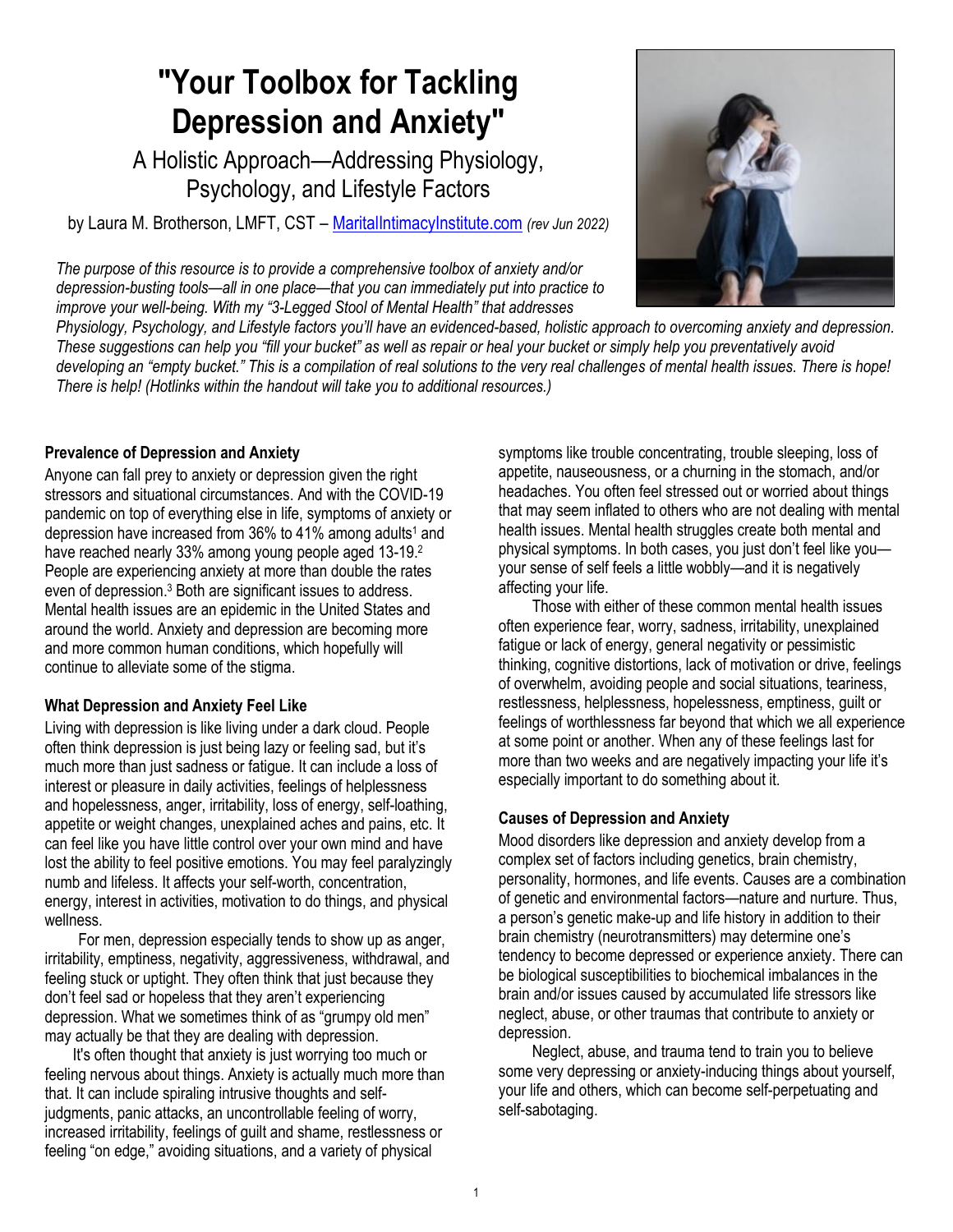Rather than simply seeing depression or anxiety as a "disease" or a "mental illness" we might also see these issues as healthy responses that are part of our biological defense system. As one psychologist states, "Depression is not just a mental 'disorder.' It's the body's biological adaptation to stay safe."<sup>4</sup> Anxiety and/or depression are understandable effects of living in an overwhelmingly unhealthy, even toxic, environment. We might even think of the term "depletion depression" to understand the accumulating effects of our unhealthy, toxic environment and life experiences. Neuropsychiatrist, Dr. Daniel G. Amen, MD, of the Change Your Brain Change Your Life Foundation asserts that most psychiatric issues are not really "mental health" issues as much as "brain health" issues. Addressing one's Physiology (see Leg #1) becomes especially important.

Unfortunately, many of our common activities make depression and anxiety worse. It's like "junk food for the mind" things like irregular sleep/staying up too late, caffeine, alcohol, sugar, processed foods, skipping meals, not drinking enough water, lack of exercise, a messy room/living space, too much screen time, lack of fresh air, saying 'yes' too much, and watching too much news. Sometimes it can be easier and less work to "subtract" things from our lives that are not helping our situation than it is to add something good to an already overwhelmed mind. An easy place to start is to choose one of the unhealthy/toxic things mentioned above to remove from your life.

#### **Mind/Body Illness & Hope**

Mental health issues like depression and anxiety are diseases of the mind and body. No one chooses to have anxiety or depression any more than anyone chooses to have cancer or diabetes. Anxiety and depression like many other illnesses can be



managed or overcome. I have personally experienced and overcome depression, so I know it's possible with the right help (including the tools shared in this resource).

Contrary to old stereotypes dealing with anxiety and/or depression has nothing to do with one's personal character or spirituality. These illnesses aren't due to any character flaw or moral failing any more than cancer would be. It isn't something where affected individuals can just tell themselves to snap out of it. It's a legitimate, complex physiological mental health illness with physical, social, and relational dimensions. It's like diabetes or cancer but has even greater psychological and relational components. Due to its many dimensions and complexities, it isn't just something that a pill alone will be able to cure.

#### **Addressing the Three Dimensions of Mental Health**

Research affirms that the key components of overcoming depression or anxiety is a combination of addressing one's "Physiology" (specifically balancing one's brain chemistry) and one's "Psychology" (addressing thoughts and emotions), as well as "Lifestyle" factors (e.g., sleep, exercise, meditation, etc.). Many of the suggestions under leg #3 "Lifestyle" factors also affect physiology and/or psychology. They just aren't the steps that alone will usually help enough without first addressing things in

# 3-Legged Stool of **MENTAL HEALTH**



leg #1 - "Physiology" and leg #2 - "Psychology." Addressing the physiology is where medication or mental health supplements come in. Addressing the psychology is where counseling comes in. (I illustrate the three dimensions of mental health with my "3- Legged Stool of Mental Health" shown above.)

In addition to the more commonly known approaches of medication and counseling, research is finding that the third leg of the "mental health stool" includes a variety of lifestyle factors, such as exercise, meditation, yoga, etc.<sup>5</sup> This third dimension plays an oft-overlooked role in mental wellness allowing for a more holistic approach to mental health issues. Good mental health requires a holistic approach incorporating all aspects of life as you'll see by the information shared here.

Addressing the first and second leg of the "mental health stool" (Physiology and Psychology) might be compared to repairing or healing the holes you may have in your bucket, while that and the third leg (Lifestyle factors) is what can help you fill your bucket back up now that the "holes" (e.g., imbalanced brain chemistry, unhealthy ways of thinking, trauma, etc.) have been addressed and filled.

By the time most people get their hands on a resource like this they have probably not been doing well for some time. They are likely in need of first finding a good doctor or therapist while adding in any of the lifestyle changes that they can. It can often feel overwhelming or unattainable to even tackle something like regular exercise given the lack of motivation or energy depression or anxiety may induce. Those with milder symptoms of depression and/or anxiety may be able to start feeling better by simply incorporating some of the lifestyle changes shared here from the third leg of the mental health stool. Those who are trying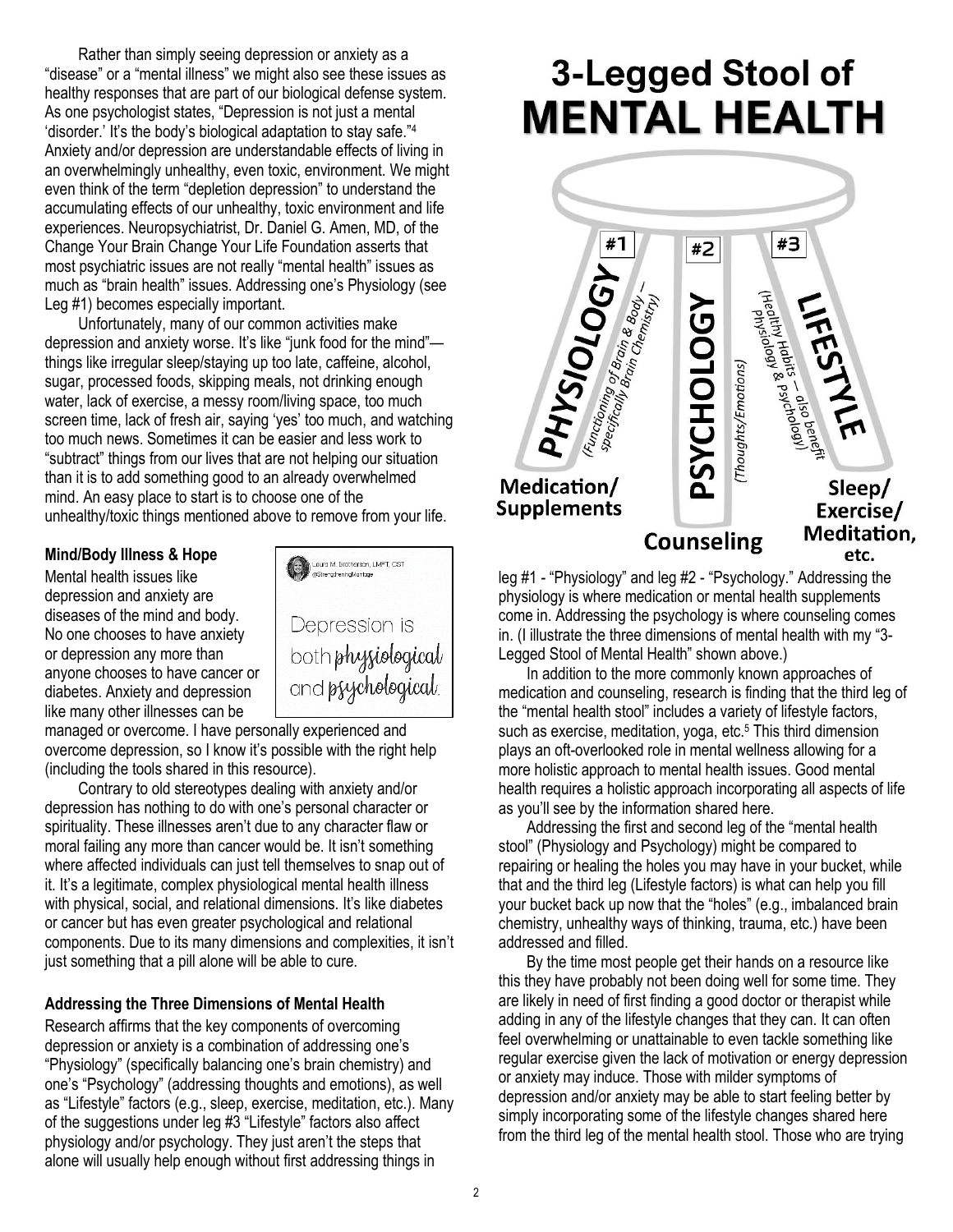to prevent mental health issues may find this resource helpful in keeping their bucket full or depression-proofing their lives.

You don't have to figure everything out by yourself. Hopefully this resource will get you started and then adding a counselor and a doctor will help you find the specific answers you may need.

#### **Why Get Help?**

Living with depression and/or anxiety is like seeing and experiencing the world through distorted eyes. Life experiences, relationships, your job, etc. will all be seen through a negative lens creating a self-sustaining (and often self-sabotaging) picture of the world as depressing and/or filled with worry. That need not be if you will incorporate the suggestions shared here to nurture your mental and emotional health.

Because mental health issues make us more susceptible to unhealthy coping mechanisms, compulsive behaviors, and selfmedicating addictions (e.g., overeating, shopping, pornography, gaming, substance abuse, etc.) it is important to tackle mental health struggles as soon as you can to get to the root of the issue. The root of the issue is the Physiology, Psychology and other Lifestyle factors as addressed in the "3-Legged Stool of Mental Health" diagram above. Chronic depression or anxiety can also lead to other significant physical health issues so it's important to get on this as soon as you can.

Preventing the slide into deeper feelings of suicide is an especially urgent reason to take your mental health seriously. You can call 1-800-273-TALK (8255) or chat with someone immediately if you are ever feeling suicidal. Visit

[SuicidePreventionLifeline.org](https://suicidepreventionlifeline.org/) for more information. If you know of anyone who might be suicidal, please be the one to help save a life by taking these 5 steps:

- 1) ASK if they are thinking about suicide.
- 2) BE THERE for them – physically or talk to them on the phone.



- 3) KEEP THEM SAFE – find out more about their plans and take steps to keep them safe.
- 4) HELP THEM CONNECT help them connect with someone who can help or even contact the hotline above if you're not sure what to do.
- 5) FOLLOW UP after your initial contact follow up to see if they got the help they need.

No one else can ever really know exactly how you are thinking, feeling, or doing, so it's important to take ownership for your mental and emotional wellness and reach out for help as soon as you can. Getting help and using the tools in this handout to improve your mental health will minimize the need to moodalter or to compensate in other unhealthy ways for anxious or unhappy feelings.

Sometimes people feel like their anxiety or depression will just go away on its own. Sometimes people don't want to try anything in case it doesn't help, and they end up feeling even more hopeless. That kind of thinking is understandable but keeps people stuck in a bleak state. Unfortunately, mental health issues

don't just go away on their own any more than a broken arm would heal itself without some help. Depression and anxiety are real ailments and have real solutions.

#### **Why I Created This Resource**

As a therapist, I struggled to find a comprehensive and reliable resource that included the key overall direction for tackling anxiety and depression plus the specific tools immediately available to help one's state of being. This handout is my effort to put it all into one easily accessible resource for my clients (and anyone else) to preventatively "anxiety-proof" or "depressionproof" their lives as well as help people know how to tackle mental health issues that have shown up.

The suggestions here can both prevent and help people out of the mental muck of anxiety and depression and into a life of peace, contentment and even joy. There is hope and help for feeling happiness and contentment again!

Since many of the tools here can help with both anxiety and/or depression, this toolbox can be used for either mental health issue. Many of these tools can thankfully be immediately put into practice to improve your thoughts and emotions as you also engage in some of the more in-depth efforts to overcome anxiety and/or depression (such as finding a counselor and/or starting supplements or a medication).

This toolbox includes the following suggestions that address the three legs of the "mental health stool" diagram shown above—the Physiology, Psychology, and Lifestyle changes needed for mental health. We'll start with the two key steps (Physiology and Psychology) then list out the many lifestyle changes that can make a real difference in your life as well:

# **LEG #1 – PHYSIOLOGY**

*1. Take Medication and/or Mental Health Supplements*

#### **LEG #2 – PSYCHOLOGY**

*2. Participate in Counseling*

**LEG #3 – LIFESTYLE FACTORS**

- *3. Get Enough Good Quality Sleep*
- *4. Eat Healthy / Be Healthy*
- *5. Exercise / Get Active*
- *6. Engage in Process Writing*
- *7. Boss Your Brain / Change Your Negative Self-Talk*
- *8. Feed Your Mind*
- *9. Reduce Stress*
- *10. Learn Acceptance, Let Go of Perfectionism, and Practice Self-Compassion*

------------------------------------------------------

- *11. Do EFT Tapping*
- *12. Set Healthy Boundaries*
- *13. Get Some Sunlight / Full-Spectrum Light*
- *14. Do Meditation, Mindfulness, or Yoga*
- *15. Take a Social Media Break*
- *16. Engage with People*
- *17. Smile and Laugh*
- *18. Get Educated about Depression*
- *19. Partner with God*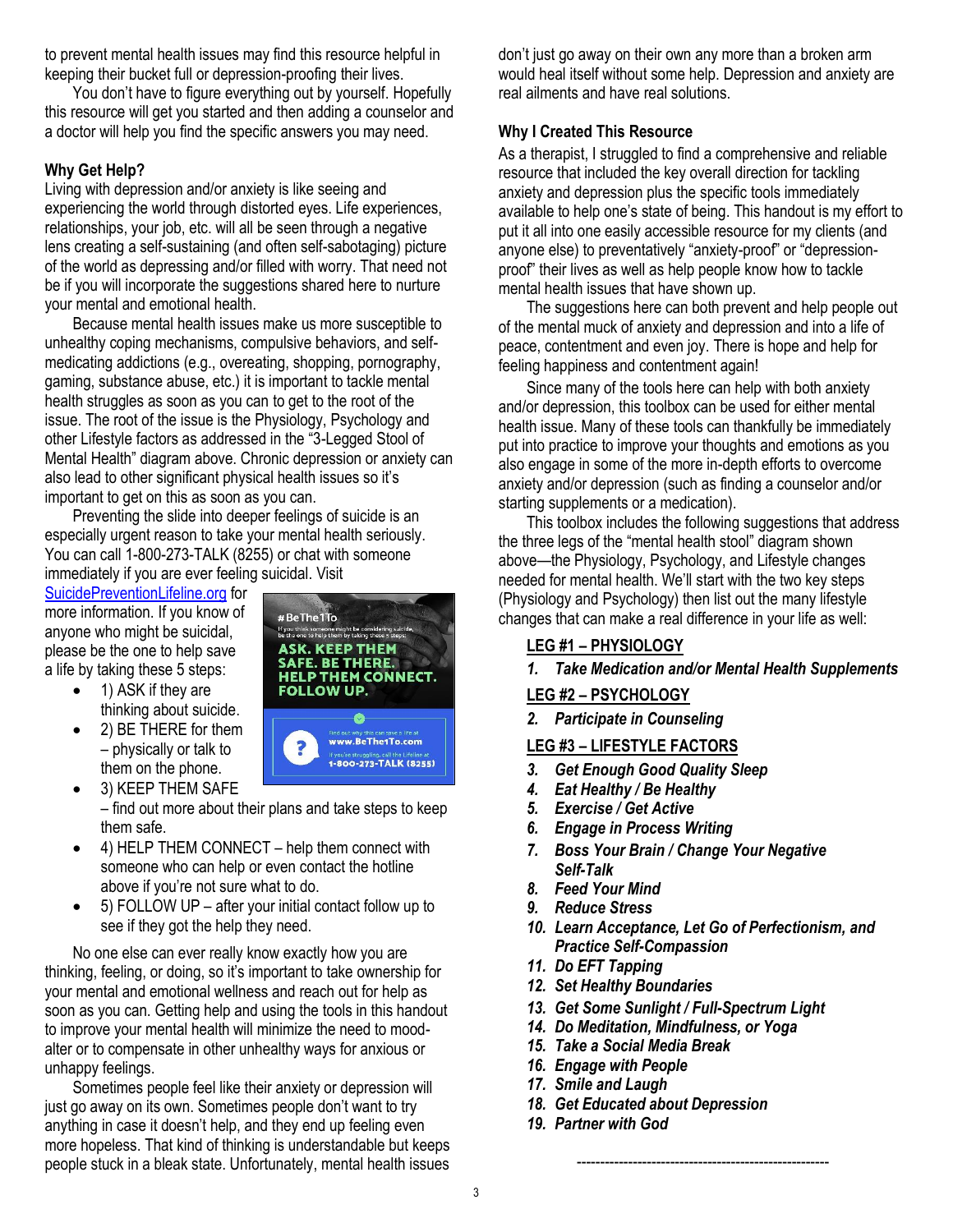#### **LEG #1 – PHYSIOLOGY**

#### **#1 – Take Medication and/or Mental Health**

**Supplements.** Research shows that anxiety and depression are best beaten by addressing the "three-legged stool of mental health" mentioned above—Physiology, Psychology, and Lifestyle factors. Research in neuroscience points to an imbalance in the brain's neurotransmitters (brain chemistry) as an explanation for depression. Neurotransmitters are chemical messengers that send signals between brain cells. Balancing the brain chemistry is often the first step needed to address significant mental health struggles.

Mild, situational, or seasonal depression or anxiety may resolve itself with some of the lifestyle changes suggested in the third leg of the stool, but if those efforts aren't enough to improve your well-being or if you simply don't have the motivation or will to bring yourself to do those things, you may need to help out your brain chemistry first.

Generally, this first leg of the mental health stool (Physiology) will need to be addressed in order to be able to do the other psychological work (leg #2) necessary to get at the underlying issues of anxiety and depression. Once we get your brain in better balance things that once seemed insurmountable become much more doable or attainable. Medication can be an incredible godsend.

To get your brain's neurochemistry back in balance either seek out a good doctor to prescribe medication or you could try some of the mental health supplements suggested below. SSRIs (Selective Serotonin Reuptake Inhibitors) are the most common antidepressant medications for the treatment of anxiety and depression. Serotonin is a feel-good chemical (neurotransmitter) responsible for modulating mood, thoughts, learning, memory and numerous physiological processes. As serotonin levels in the brain increase you naturally experience more positive thoughts and emotions.

To find good medical help for getting an antidepressant or anti-anxiety medication it may be easiest to look for the following medical professionals: (Be sure that they specialize in "psychiatry"/ mental health medication management.) D.O.s (Doctors of Osteopathic Medicine who tend to take a more holistic approach), Nurse Practitioners (NP's), Physician's Assistants (PA's) (NP's and PA's tend to be a little easier to get into than MD's) or you could see medical professionals that also specialize in hormone issues if that might also be an issue.

While psychiatrists are the premier expert physicians on mental health issues, they often cost more and may be harder to get into but can be great assistance especially if you are dealing with more difficult to treat situations. The other medical professionals mentioned previously tend to spend a little more time with the patient, tend to be more holistic (see all dimensions of the person instead of just the physical/medical) and use a wider variety of approaches (supplements in addition to psychotropic medications) than regular doctors or psychiatrists. Of course, that also depends on each medical professional.

If postpartum or menopausal issues might be at play be sure to find a medical professional who specializes in hormones so they can do the blood work necessary to check and help balance out your hormones as well. Especially if you're dealing with perimenopause or menopause, it's important to check and

balance estrogen, progesterone, testosterone, and thyroid, which all affect sleep and mental health.

Since the demand for psychiatric medical professionals is higher than usual with the existence of the COVID-19 pandemic (as is the demand for counselors) it could be a good idea to get on a few different doctors' schedules and/or cancellation lists to see who can get you in sooner.

For some people they may need an augmentation or adjunct to medication and therapy especially if they've tried a few different medications and still couldn't find the help they needed (treatment resistant). Many people have found great success with [Neurofeedback,](https://www.psychologytoday.com/us/therapy-types/neurofeedback)<sup>6</sup> [Ketamine](https://www.webmd.com/depression/features/what-does-ketamine-do-your-brain)<sup>7</sup> treatments, or Transcranial Magnetic [Stimulation](https://www.mayoclinic.org/tests-procedures/transcranial-magnetic-stimulation/about/pac-20384625) (TMS)<sup>8</sup> treatments.

I always recommend that clients do some of their own research as well so that they can make informed decisions about their mental health needs. Not all doctors will be familiar with supplements or alternative health approaches for mental health issues. For those who prefer to try supplements first, you will need to do some of your own research and consult with your doctor. Ideally you can find a good holistic medical professional who is versed in alternatives so that you can consult with them about trying something more natural first if that is your preference.

Some of the down sides of medication are that people don't want the stigma of taking an antidepressant or may not be willing to deal with potential side effects. Mental health supplements become a great option in these cases and are especially helpful to try first with young people.

Many who are hesitant about taking medication will often consider trying supplements that specifically help with mental health issues. I've created a list of some highly effective supplements for mental health issues. I call these my 1<sup>st</sup> tier mental health supplements. These are some of the best supplements I've found to help balance the brain chemistry in a more natural way bringing about relief and a greater sense of well-being quicker and without side effects. These **1 st tier supplements** include:

- SAM-e (Nature Made)
- QMax Premium (QSciences)—a multi-vitamin for the brain
- Serosyn (Metagenics)

People have found that these supplements additionally help them reduce stress, have more energy, feel more at peace, and have an overall improvement in their sense of well-being with minimal to no side-effects. I personally found SAM-e to be a life saver when I experienced postpartum depression many years ago. SAM-e is a naturally occurring substance in the body, is backed by research, and is recommended by many medical professionals. You can learn more about SAM-e in the book *[Stop](https://amzn.to/3b0fRgj)  [Depression Now](https://amzn.to/3b0fRgj)* by Richard Brown, M.D. who uses SAM-e regularly in his practice. (See these [notes from this book](https://maritalintimacyinst.com/wp-content/uploads/SAM-E-book-quotes-Final.pdf) for more insights.) [This additional handout](https://maritalintimacyinst.com/wp-content/uploads/SAM-e-QMax-Supplement-Info.pdf) provides more information about each of these 1<sup>st</sup> tier supplements.

After taking medication or a mental health supplement clients often make comments like, "the sky just seems bluer now." Clients talk about feeling like their brain has more time to think before they react to something. It reminds me of a quote from Viktor Frankl, "Between stimulus and response there is a space.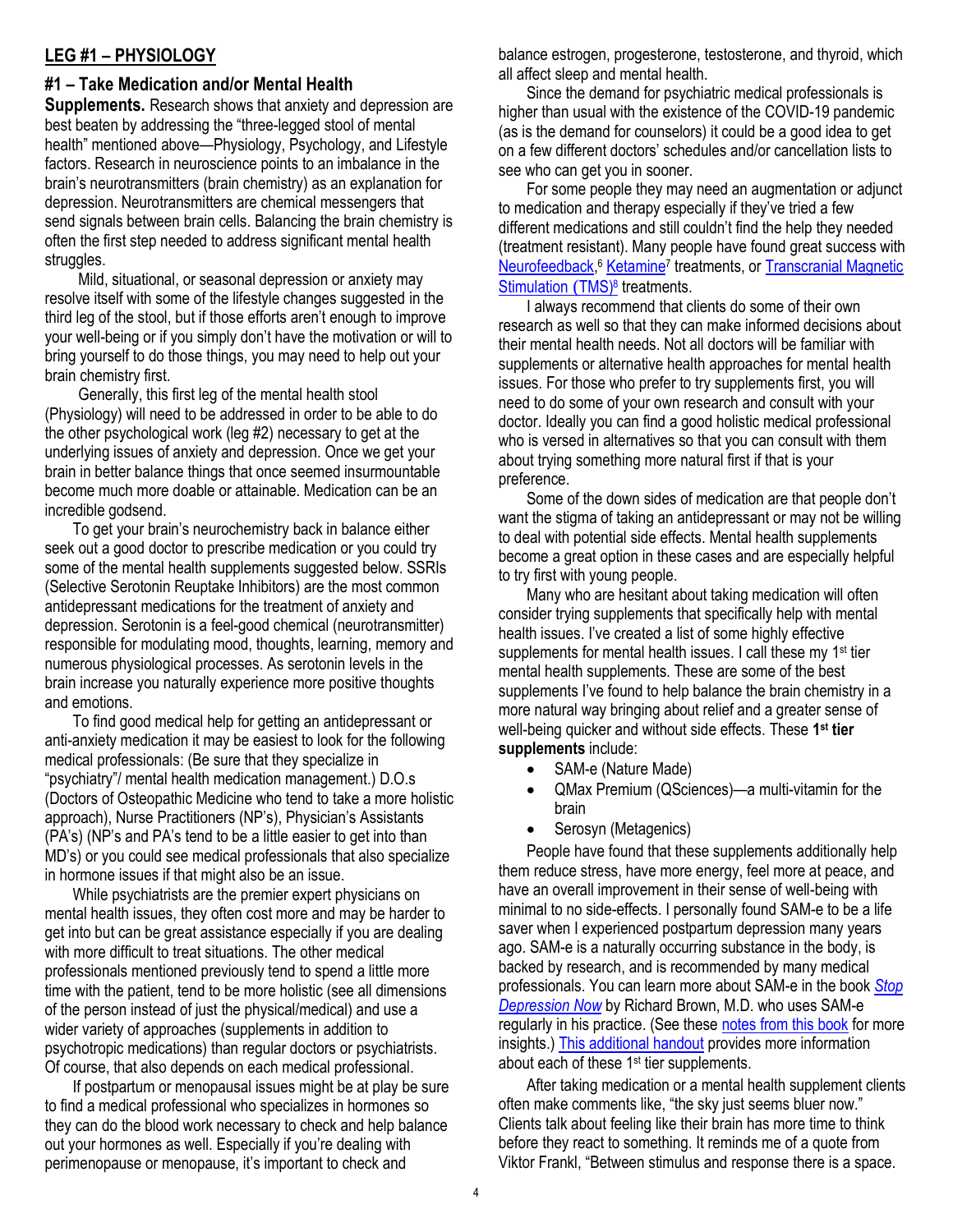In that space is our power to choose our response. In our response lies our growth and freedom." Increasing the space between a stimulus and our negative responses buys us time to make better choices in our behavior.

In addition to the supplements mentioned above, additional dietary supplements can provide added help to the body and mind. These three supplements are recommended by well-known neuropsychiatrist and brain disorder specialist Dr. Daniel G. Amen, MD who believes these supplements are not really optional but are needed by most everyone to boost brainpower, mood, and overall mental wellness.<sup>9</sup> I call them my 2<sup>nd</sup> tier **supplements** for mental health. These include:

- Omega-3 fatty acids (fish oil)
- Vitamin D
- Magnesium

There is no shame in having to take something for anxiety or depression any more than there would be in having to take insulin for diabetes. But keep in mind that because of the complex nature of depression and anxiety a pill alone won't do the trick without incorporating the  $2^{nd}$  and  $3^{rd}$  leg of the mental health stool-Psychological and Lifestyle changes.

A client recently mentioned how much she appreciated this information about depression because for most of her life she had only relied on antidepressants but never took on doing the additional psychological work she was now doing in counseling to root out her insecurities and negative ways of thinking.

#### **ACTION ITEMS:**

- Find a medical professional to prescribe medication.
- Consider takin[g mental health supplements](https://maritalintimacyinst.com/wp-content/uploads/SAM-e-QMax-Supplement-Info.pdf) to help balance the brain chemistry.

# **LEG #2 – PSYCHOLOGY**

**#2 – Participate in Counseling.** The two most important steps in overcoming depression and/or anxiety are getting help to balance the brain chemistry plus counseling (talk therapy). If you don't know where to start with all these depression/anxiety-busting tools a good first step is to find a counselor to help you figure out your next best steps. Having a knowledgeable, nonjudgmental, and therapeutically helpful person providing unconditional positive regard to talk to and walk with you through the healing process can be so powerful in and of itself. New clients often mention how much they appreciate having someone to talk to about things they often can't really talk to anyone else about. People need to talk. It's often how we figure out or make sense of what we think.

Counselors provide a therapeutically helpful listening ear where you can be fully open, vulnerable, and transparent. They can help you identify and process underlying thoughts, beliefs, behaviors, and experiences that feed anxiety and depression.

They can help you learn better coping skills, better communication skills, healthier ways of thinking and feeling, and help you develop greater self-awareness. Together you can brainstorm ideas and solutions to develop and heal



the self and your relationships with others. They can be a witness to your pain and to your story.

A counselor can help you identify and address any underlying trauma, abuse, or emotional neglect you may have experienced throughout your life, which can create unhealthy ways of functioning. They can help you change unhealthy, negative, or limiting core beliefs you've picked up from your upbringing and other negative life experiences. Some of these beliefs may include, "I can't trust others to be there for me," or "I'm not important," or "I'm not loveable," etc. Counseling can help you change depressing or anxious ways of thinking and reprogram the way you see yourself and the world. A good counselor provides a profound gift of helping you to feel truly seen, heard, and understood—possibly for the first time. Counseling can also help address any social or relational skill deficits, and help you develop better coping and problem-solving skills.

Since depression is present in more than half of the cases of suicide, it can lead to suicidal ideation. A counselor can work with you to collaboratively determine a good safety plan and help with coping strategies. If you are suicidal you can immediately call the national suicide hotline -- 800-273-TALK (8255) and speak with someone who can help.

Cognitive Behavior Therapy (CBT)<sup>10</sup> is a common empirically validated approach to addressing depression.<sup>11 12</sup> Therapists help clients confront and modify irrational thoughts and beliefs that are often at the root of maladaptive behaviors. In addition to CBT, a counselor has many other tools and approaches to help with the specific aspects of your struggles as well as the challenges that depression and/or anxiety can bring to your life and your relationships. If you are dealing with trauma, one of the best therapeutic approaches is [Eye Movement Desensitization and](https://www.emdr.com/what-is-emdr/)  [Reprocessing \(EMDR\)](https://www.emdr.com/what-is-emdr/) so be sure to find a counselor that has that specific training. (You can specify that "type of therapy" when searching for counselors at the link [here](https://www.psychologytoday.com/us) and below.)

Couples or family counseling can also help a spouse or other family members as they love and support you through your mental health challenges and the healing process. This kind of counseling gives your loved one's support as well since they can develop their own degree of "reactive depression" in the process of trying to help you while managing their own life challenges. One client said to me, "I do okay if I'm not okay, but my husband is okay, but we don't do okay if I'm not okay and he's not okay too." That's a lot of pressure on the one not personally experiencing the anxiety or depression, so counseling can help you both through the process.

Once you have found a counselor to help you get on your path to recovery it can also be helpful to participate in a support group if there is one available locally or online. Groups can be particularly helpful in decreasing your feelings of loneliness and isolation by sharing your journey with those having similar challenges. It's therapeutic to know you're not alone in your mental health struggles.

One of the most comprehensive resources for finding a good counselor (or a support group) in your area is to search [PsychologyToday.com.](https://www.psychologytoday.com/us) You can specify all the characteristics you would like in a therapist (e.g., gender, counseling issue, therapeutic approach, religious preferences, insurances taken,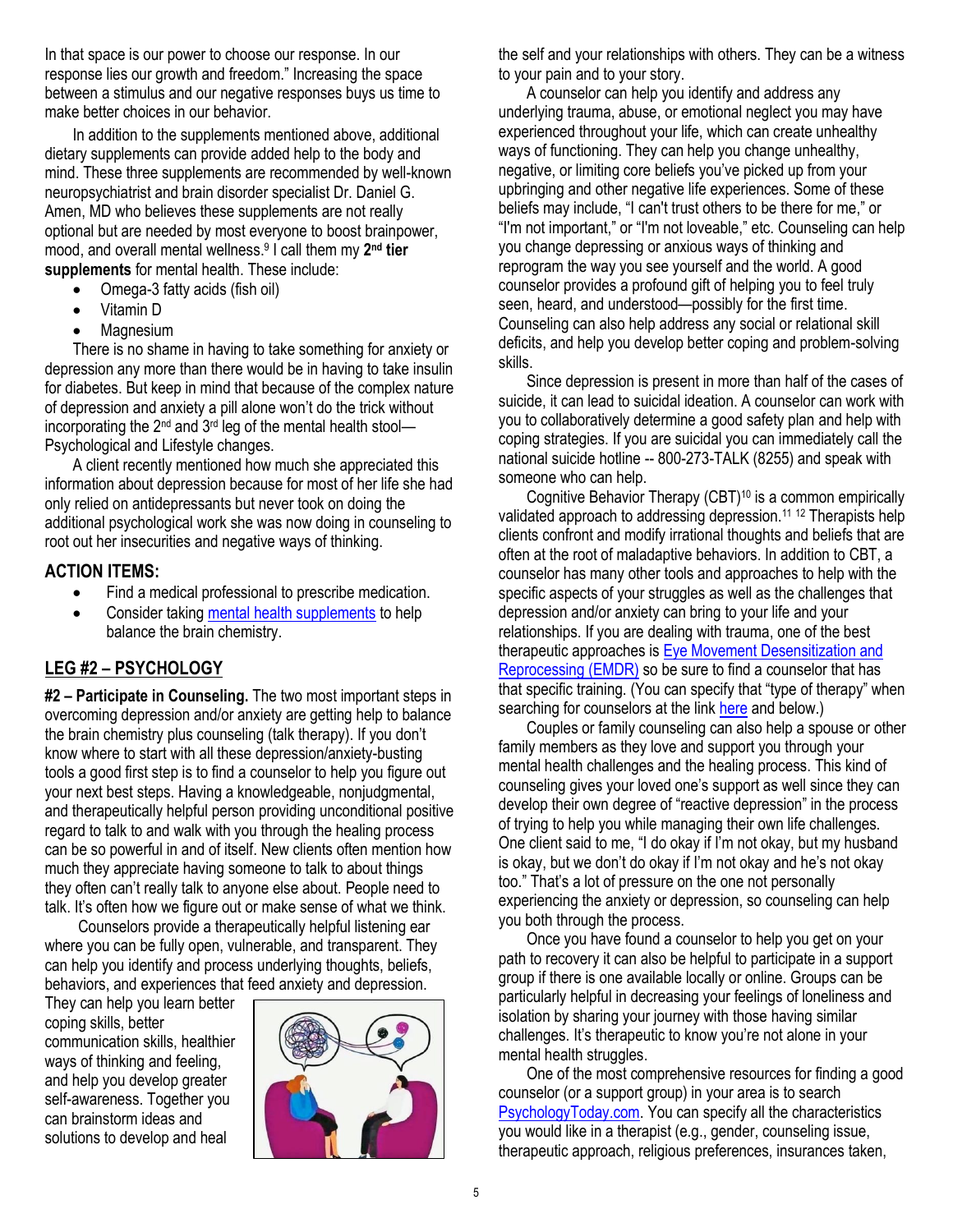etc.). The demand for counseling has certainly increased with the pandemic, so you may need to try multiple counselors to find one that's available. Ask to be put on their cancellation list if their available appointments are a ways out.

#### **ACTION ITEMS:**

- Find a good counselor to walk with you and help you overcome your mental health challenges.
- Consider finding a support group to help you along your journey as well.

# **LEG #3 – LIFESTYLE FACTORS**

**#3 – Get Enough Good Quality Sleep.** Getting sufficient rest (7 - 9 hours of quality sleep) so that your mind and body can rest and process the experiences and emotions of your day is essential to maintaining good mental health. Anxiety and depression can make it difficult to sleep well. And sleep problems can exacerbate depression and anxiety creating a negative cycle between sleep and mental health issues. One of the quickest ways to mess with your mental health is to not get a good night's sleep on a regular basis. Sleep is so important that it should definitely be the first lifestyle factor that's addressed if it's at all an issue for you. The brain has a harder time thinking positively when it's in a state of sleep deprivation.

The key to healthy sleep is to consistently go to bed and wake up at the same time each day to assist your internal sleep clock (circadian rhythms). Developing a nightly routine for winding down and eliminating screen time can help cue the body to prime itself for sleep. If stress or busyness is affecting your sleep, see if you can cut back on just one thing from your to-do list to make more time for sleep.

If you have trouble falling asleep or staying asleep you might try some of the suggestions here: Read a book (not electronically); write out 10 things that are causing distress to get them off your mind and onto paper; notice your breath and practice slow, deep breathing to relax your mind and body to prepare for sleep; if you need some extra help try some sleep [supplements](https://maritalintimacyinst.com/wp-content/uploads/GOOD-SLEEP-HABITS-and-Supplements.pdf) that can be a safe and easy way to get a better night's sleep. (Check out [this handout](https://maritalintimacyinst.com/wp-content/uploads/GOOD-SLEEP-HABITS-and-Supplements.pdf) for additional helps for improving your sleep.)

Developing healthy habits of sleep, good nutrition, sufficient water intake, healthy mental nourishment, etc. all play a vital role in your mental health. Check out this Healthy [Habits Worksheet](https://maritalintimacyinst.com/wp-content/uploads/HEALTHY-HABITS-worksheet.pdf) to identify other things you could easily improve to create healthy habits for your life.

# **ACTION ITEMS:**

- Get 7-9 hours of good sleep.
- Use some of the suggestions provided to help you sleep better.
- Conside[r sleep supplements,](https://maritalintimacyinst.com/wp-content/uploads/GOOD-SLEEP-HABITS-and-Supplements.pdf) if needed.
- Review the [Healthy Habits Worksheet](https://maritalintimacyinst.com/wp-content/uploads/HEALTHY-HABITS-worksheet.pdf) to identify other areas you could improve.

**#4 – Eat Healthy / Be Healthy.** Feeling depressed or anxious tends to affect our eating habits and our eating habits can affect the prevalence of depression and anxiety. It's easy to turn to unhealthy foods for self-medicating purposes especially when dealing with depression and/or anxiety. What we put into our

mouth is just as important as what we put into our mind and can significantly affect our thoughts and emotions. Food is more than just a source of energy and nutrients. It is the fuel for the body and plays a major role in our health, wellbeing, and mental health.<sup>13 14</sup> You might even think of food as medicine for your brain and body.

If you can be mindful of what you are eating and change even one eating habit to be a little healthier, it can make a difference in how you feel. It is true that you are what you eat. Cutting out sweets, soda, or caffeine and adding more vegetables, fruits, whole grains, legumes, or nuts and an extra glass of water can help you combat "stinkin thinkin" (the automatic negative thoughts that fill our minds). Sugar can be especially detrimental during the winter months when seasonal depression ("winter blues") can be particularly challenging.<sup>15</sup>

A client recently shared how after going away on a getaway she let her good sleep, healthy eating, and exercise habits slip, which caused enough depression that she "felt like a wreck" after she returned until she could get things back on track. Exercise, sleep, and healthy eating are at the top of the lifestyle list for reducing depression and anxiety.

Recent research also identifies inflammation in the body as a culprit in depression.<sup>16</sup> Lifestyle factors such as aerobic exercise, maintaining a healthy body weight, getting enough good sleep, reducing stress, eating a healthy diet, consuming omega-3 fats can all help reduce inflammation and its depressing effects on the body and mind.

# **ACTION ITEMS:**

- Eat healthy foods.
- Cut out sugar and processed foods.
- Drink more water.
- Make other lifestyle changes such as, reducing stress, eating omega-3 fats, etc.

**#5 – Exercise / Get Active.** In reviewing 30 years of research, it's clear that exercise plays a powerful role in both the prevention and treatment of mental illness.<sup>17</sup> <sup>18</sup> Whether going for a run, lifting weights, playing basketball, dancing, or doing yoga, it's important to get your body moving. Cardiovascular and aerobic exercise plus strength training at moderate to high intensity several times per week is especially recommended, but any movement that gets your heart rate up is good. Yoga and other mind-body exercises are especially helpful for those dealing with anxiety.

Exercise has so many benefits.<sup>19</sup> It's the number one way to increase the feel-good hormone serotonin, which makes you feel happier. Exercise helps with weight loss; it can increase your energy levels; it helps your brain health and memory; it helps with relaxation and sleep quality; and it increases brain neurotransmitters and improves hormone function involved in mental health.<sup>20</sup> Exercise boosts mood and increases endorphins and can even be as effective as some antidepressants.<sup>21</sup> Exercise helps the feel-good hormones flow and can distract you from ruminating thoughts. Physical activity counters too much mental activity—or overthinking.

As mentioned, exercise can be as effective as antidepressants for those with mild depression and some doctors even hesitate to prescribe medication until a good exercise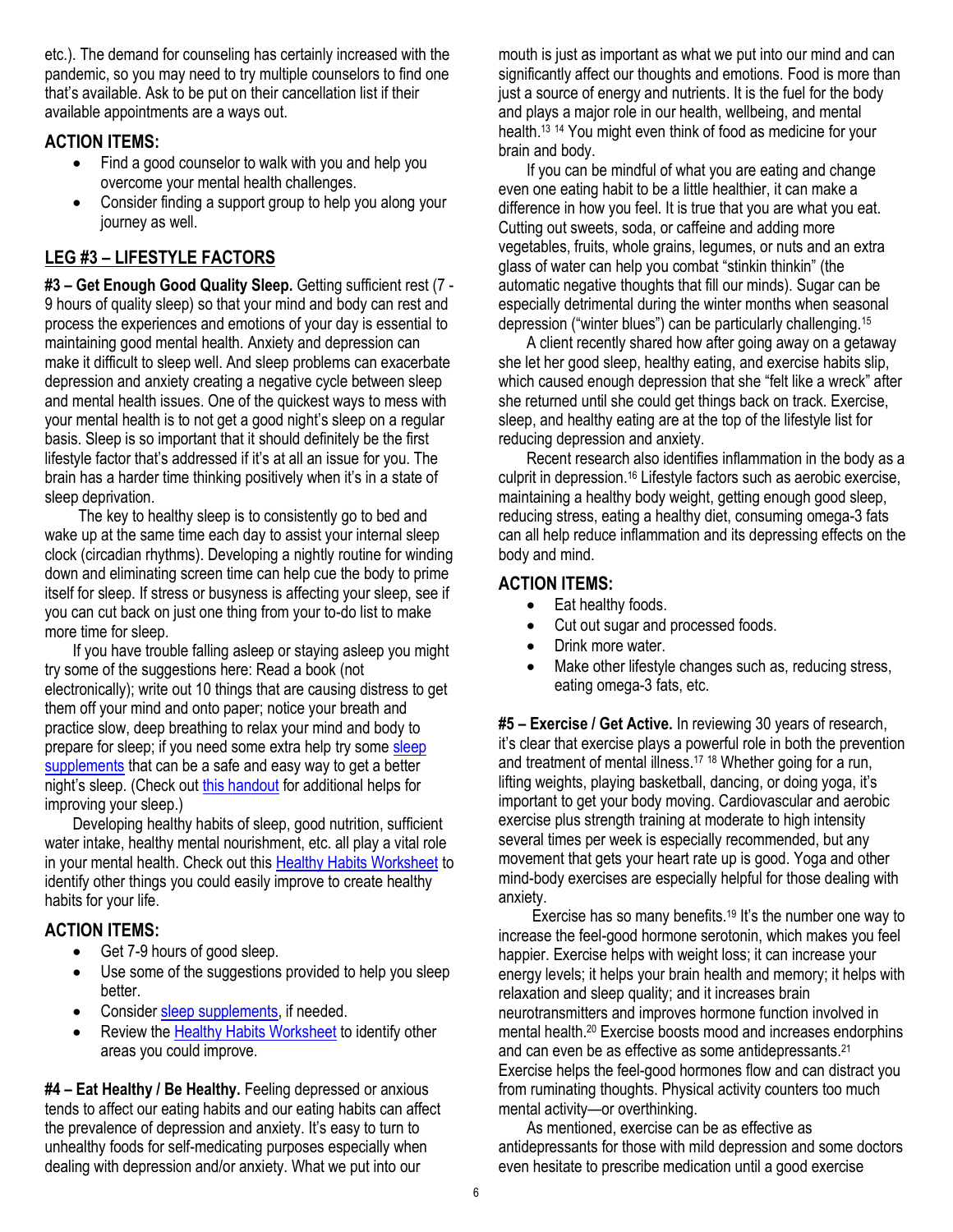regimen has been started. The challenge is that sometimes without addressing your brain chemistry or doing counseling it's hard to find the will or motivation to start exercising.

Begin small and find an activity you are likely to enjoy. Just getting out and moving your body—doing anything different than you normally do—can jumpstart your mind and your mood. I like to suggest the "5-minute rule" of doing any exercise for just 5 minutes in the beginning because it can psychologically feel more doable than starting with a major exercise regimen—especially if you're already struggling with motivation to do anything.

#### **ACTION ITEMS:**

- Start going for a walk, run, or some other enjoyable physical activity.
- Turn on some fun music and dance—both for the movement and to uplift your thoughts and emotions.
- Set small goals for physical activity, recognizing its powerful anti-depressant effects.

**#6 – Engage in Process Writing.** Sometimes no one is available to listen to when you need to talk. And sometimes there is simply too much to say. Journal therapy or process writing is an accessible way to identify and help process what you're thinking and feeling and help you let go of the mental debris we all accumulate throughout our lives. Putting thoughts and feelings onto paper (instead of just ruminating about them in your mind) helps to make the thoughts tangible and then by throwing the paper away (or shredding it) it's easier to let those thoughts and feeling go.<sup>22</sup>

Process writing can be in the form of simple bullet items listing out your feelings using "I…" statements. Process writing can also be free-form writing where you vomit out your thoughts and worries onto paper. It can also be in the form of a written conversation with God. You decide what form of process writing works best for you to process and let go of unhealthy, unproductive thoughts and feelings.

I often have clients start with writing out 10 or 20 "I feel…" or "I'm angry…" statements to express the anger, frustration, fear, guilt, resentment, or sadness they are feeling. Giving your genuine thoughts and feelings a voice has a way of giving them light and air to breath so they can dissolve. Process writing allows you to validate your feelings and let them go. Negative feelings buried alive tend to stay alive within us—keeping us stuck. They need some processing to begin to dissipate.

Some clients have found it particularly helpful to alternate their "anger lists" with a "grateful list" in order to feel more balanced or to keep negative emotions from feeling out of control. Developing a habit of listing expressions of gratitude increases feel-good hormones, strengthens the immune system, and improves personal relationships.

Other clients find that they can't stomach writing anything positive or any "gratefuls" until they truly feel heard in their hurt and pain. Those who try to skip the step of identifying and acknowledging their inner demons and negative emotions in writing often get stuck and don't really get better. We also tend to put our thoughts and emotions onto those around us if we don't process them out on paper. I like to say, "Put it on paper so you don't put it on people you love."

Sometimes writing a letter to the person you are upset with and then shredding it or writing a letter to God about a situation can help you process it and let it go—helping you heal. God already knows what you are thinking, feeling, and going through, so being honest and open with your feelings—even the unpleasant ones—is vital for beating anxiety and depression. These writings are just for your own processing and releasing, not for "journaling" a record of your life. Many people find it additionally therapeutic to burn or shred their process writing as a symbolic way of letting them go. This can help them feel safer to be thoroughly open and honest knowing no one will see what they've written. (For more information check out this "[Process](https://maritalintimacyinst.com/wp-content/uploads/process-writing-table-anger-frustration-accepting.pdf)  [Writing](https://maritalintimacyinst.com/wp-content/uploads/process-writing-table-anger-frustration-accepting.pdf)" handout or this "[Clearing Out Your Emotional Closet](https://maritalintimacyinst.com/wp-content/uploads/clearing-out-your-emotional-closet.pdf)" worksheet.)

Another process writing tool is to create a two-column list of "Things I can control" and "Things I can't" to remind yourself of where to put your time and energy and where to let things go.

# **ACTION ITEMS:**

- Get yourself a simple process writing notebook.
- Get in the habit of writing out both "anger/frustration" lists" and "grateful lists."
- Burn or shred your "anger/frustration lists" to help you let them go.

**#7 – Boss Your Brain / Change Your Negative Self-Talk.** While anxiety and depression come from a chemical imbalance of the brain it creates a psychological ailment of the mind. Anxiety and depression create mental habits of negative, depressing, worrisome, ruminating thoughts and beliefs.

These negative thoughts invade your mind like ants at a picnic. Neuropsychiatrist, Dr. Daniel G. Amen, MD, calls these "ANTS" (Automatic Negative Thoughts).<sup>23</sup> These thoughts lie to you and make situations seem worse than they are. It's important to remember that thoughts are not facts! What we are thinking is not always true. It's just a result of the accumulated experiences and "mental debris" from throughout our lives. Most of our thoughts on a given day are negative and repetitive.<sup>24</sup> Our brains are wired for negative thinking as a survival mechanism, but we don't have to let those negative thoughts have so much power anymore.

You can learn to NOT believe everything your brain tells you and replace negative thoughts with healthier, more productive ways of thinking. Cognitive Behavior Therapy (CBT) can help you with this. You can learn to be the boss of your brain,<sup>25</sup> and to take charge—much like a good parent redirects the behavior of a toddler. The brain is lazy and wants to do what is easy and familiar. Therefore, it takes commitment and effort for any lasting changes in your thought patterns to take place.

To stop anxiety and depression, you'll need to proactively train your brain to stop the stinkin' thinkin' of unrealistic expectations, all-or-nothing thinking (and other thinking errors), having a victim or blaming mentality and other unproductive habits of the mind. This includes refraining from "shoulding" on yourself (or others). Addressing negative and unhealthy thinking is where a good counselor can help.

Even just noticing the negative thought and labeling it - "I notice I'm having the thought that no one likes me" is something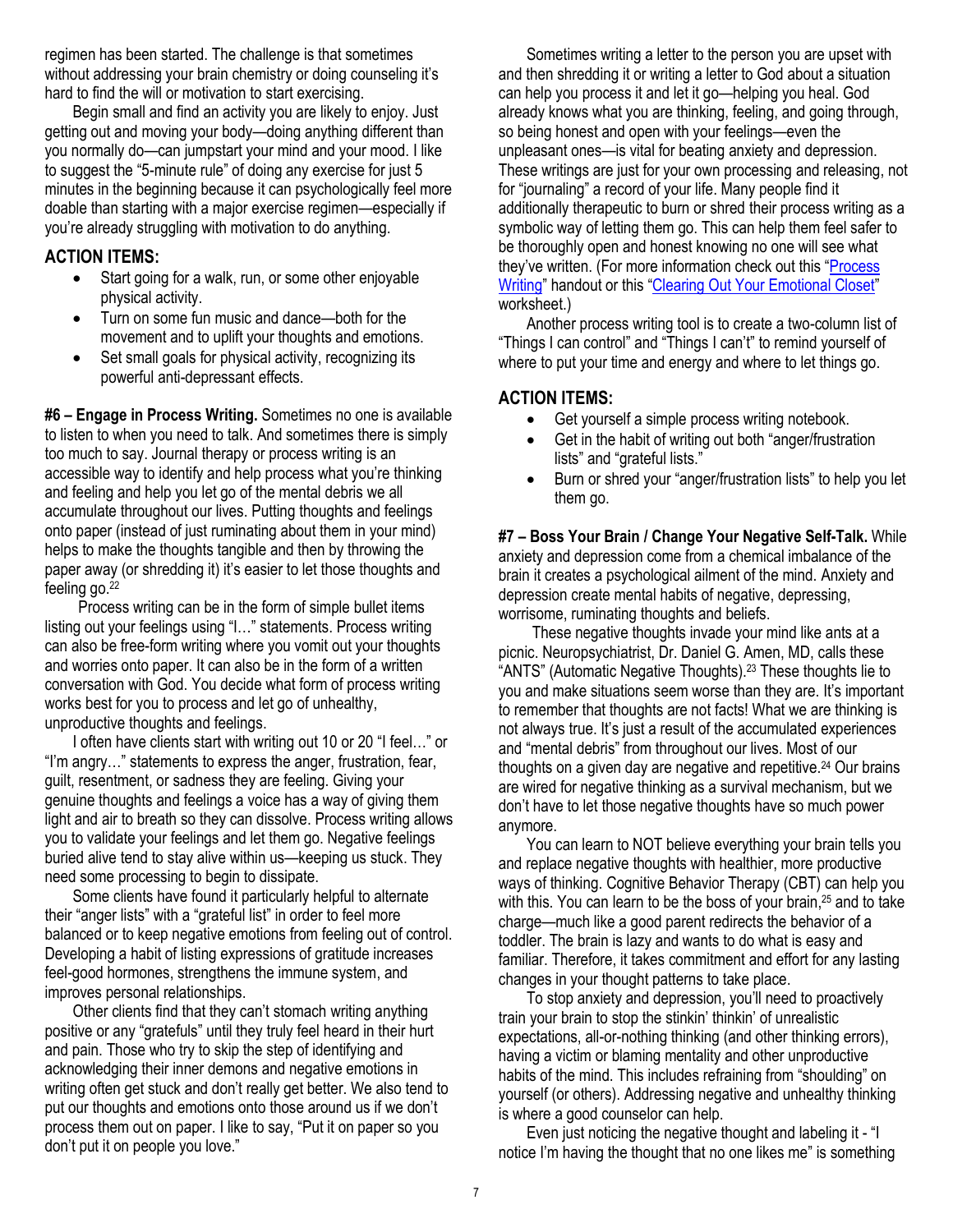called "cognitive defusion." It can help you separate or "de-fuse" from your thoughts. Catch yourself when you assume negative intentions or outcomes and catch yourself when you overgeneralize them to everyone and everything. Ask yourself, "What if a positive outcome were to occur instead?" Let your mind ponder the possibility. Catch yourself when you minimize the positives that happen in your life. Just say, "Stop!" to negative thoughts as you practice bossing your brain!

Actively developing the habit of positive self-talk and stopping self-criticism can work wonders on depression and anxiety. You might think of any negative thought or feeling that comes along as poison for the mind. Such thoughts may show up, but you don't have to let them stay. They are unwelcome intruders. Simply acknowledge their presence, then send them away! A good self-talk mantra to repeatedly feed your mind might be something like, "*I'm doing the best I can, and my best is good enough*."

Adding to a "grateful list" each day can help highlight the positives in your life and counter the negatives—moving your mind into a higher energetic state of gratitude. Actively watch for even 5 specific things you can jot down each day for which you are grateful. You can keep a gratitude journal or even just create a note on your cell phone to add to your list easily and regularly. Doing process writing as mentioned above can especially help get your negative thoughts out on paper instead of ruminating in your mind.

Working with a counselor who utilizes Cognitive Behavioral Therapy (CBT) can help you learn ways to stop self-defeating and self-sabotaging patterns of thinking. This handout "How to [Change Your Thinking](https://maritalintimacyinst.com/wp-content/uploads/How-to-Change-Your-Thinking.pdf)" can also be helpful as a self-help resource.

#### **ACTION ITEMS:**

- Notice negative, unproductive thoughts (ANTS) and send them away.
- Practice positive self-talk "*I'm doing the best I can, and my best is good enough."*
- Focus on positives. (Keep a gratitude journal.)
- Review the "[How to Change Your Thinking](https://maritalintimacyinst.com/wp-content/uploads/How-to-Change-Your-Thinking.pdf)" handout linked above for other helpful suggestions.

**#8 – Feed Your Mind.** The mind is constantly buzzing with thoughts that originate from our past experiences and accumulated mental debris. Rather than letting your mind run amok with ruminating negative thoughts, proactively feed it healthy, uplifting, inspiring "mental food."

By listening to good audio books, podcasts, or uplifting music you can challenge some of your stinkin' thinkin' and even reprogram your mind to think in healthier ways. Listening to some of the audio books mentioned below can help you learn to live in a state of acceptance and surrender, which is so important in overcoming depression and anxiety. Music itself acts as a medium for processing emotions, trauma, and grief. It can also be utilized as a regulating or calming agent for anxiety or dysregulation. 26

Listening to audio books can be even more powerful than reading them because it is like having positive, reprogramming "background music" going on in the mind. Some good audio books to feed your brain might be:

- *[Loving What Is: Four Questions That Can Change Your](https://www.audible.com/pd/Loving-What-Is-Audiobook/B002V5GLYQ?pf_rd_p=e81b7c27-6880-467a-b5a7-13cef5d729fe&pf_rd_r=6VBXM8ZQDH8FR7AQ0XXZ&qid=1560370832&ref=a_search_c3_lProduct_1_2&serial=&sr=1-2)  [Life](https://www.audible.com/pd/Loving-What-Is-Audiobook/B002V5GLYQ?pf_rd_p=e81b7c27-6880-467a-b5a7-13cef5d729fe&pf_rd_r=6VBXM8ZQDH8FR7AQ0XXZ&qid=1560370832&ref=a_search_c3_lProduct_1_2&serial=&sr=1-2)* by Byron Katie (2004 audio version is best!)
- *[The Untethered Soul: The Journey Beyond Yourself](https://amzn.to/2XttaMi) by* Michael A. Singer
- *[Living from a Place of Surrender: The Untethered Soul](https://amzn.to/2XsJeBu)  [in Action](https://amzn.to/2XsJeBu)* by Michael A. Singer
- *[The Outward Mindset: Seeing Beyond Ourselves](https://amzn.to/3reBQWd)* by The Arbinger Institute
- *[Daring Greatly: How the Courage to Be Vulnerable](https://amzn.to/2KTAJVY)  [Transforms the Way We Live, Love, Parent, and Lead](https://amzn.to/2KTAJVY)* by Brené Brown
- *[Self-Compassion](https://www.amazon.com/Self-Compassion-Proven-Power-Being-Yourself/dp/B005SA69UM/ref=tmm_aud_swatch_0?_encoding=UTF8&qid=1583810326&sr=8-3)* by Kristin Neff

# **ACTION ITEMS:**

• Give your brain some positive mental nourishment by listening to uplifting audio books, music, podcasts, etc. to reprogram our automatic negative ways of thinking.

**#9 – Reduce Stress.** Chronic stress is one of the key accelerators of anxiety and depression. <sup>27</sup> A good idea for both the prevention of mental health issues and helping to heal such issues is to find ways to reduce stress in your life. Think of the things that cause stress in your life. Think of the things that you have control over. See if there are some things you can do to reduce stress in your life. (See also "[Stress Relief/Self-Soothing](https://maritalintimacyinst.com/wp-content/uploads/Stress-Relief-Tools.pdf)  [Tools](https://maritalintimacyinst.com/wp-content/uploads/Stress-Relief-Tools.pdf)" and "[De-Stressor List](https://maritalintimacyinst.com/wp-content/uploads/Destressor-List.pdf).") Some ideas for reducing stress include the following:

- *Take a break from consuming the news*. With so many upsetting things going on in the world today it can immediately reduce stress to stop letting it into your system. One of my clients was pondering the words of a hymn, "we will heed not what the wicked may say"<sup>28</sup> (or do). She found that by stopping her daily intake of disturbing images and information in the news media it significantly reduced her daily distress.
- *Stay away from any disturbing movies or other media* to reduce the stress response in the body.
- *Cut back or cut something out.* What is one thing you could cut out of your life or cut back to 80% each day? Sometimes letting some things slide or doing less than your ideal is a good way to reduce your daily load.
- *Take slow healing breaths.* Breathwork—taking slow, deep abdominal breaths can feel like a superpower during a moment of anxiety or distress. Pay attention to your breathing throughout the day. Take a few moments to fully inhale as if taking in the fresh scent of fragrant flowers. Put your hand on your stomach and close your eyes as you fully inhale and exhale while repeating a calming word like "peace." Turning your attention to your breath and doing 5-10 slow breaths whenever you can is a wonderful way to reduce momentary distress. *Have some down time* or take time for some fun. Taking time to be still or do nothing can work wonders on an overwhelmed mind. Giving yourself permission for downtime, self-care or other enjoyable yet potentially "unproductive" activities can provide balance.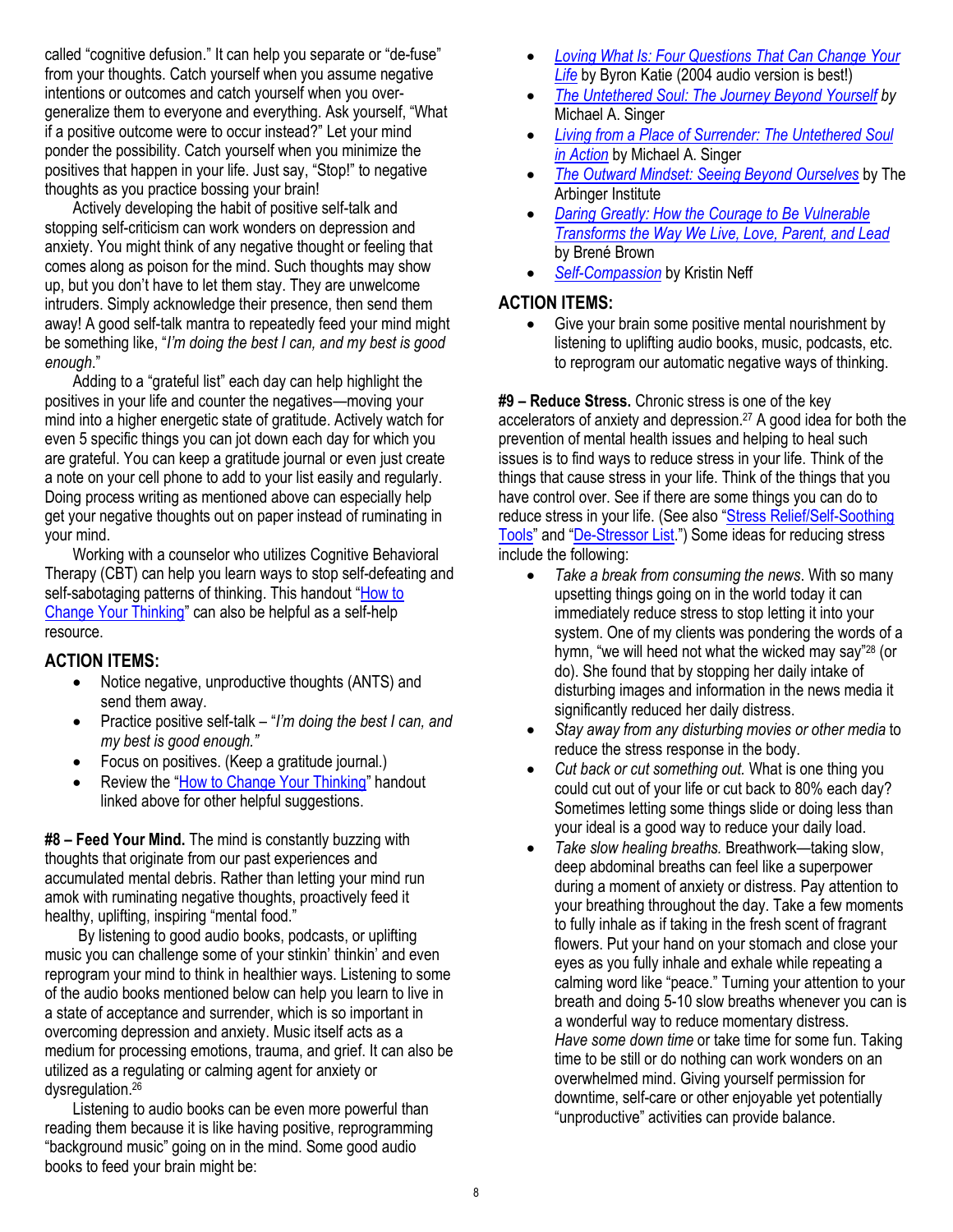#### **ACTION ITEMS:**

• Choose one way to reduce stress in your life.

**#10 – Learn Acceptance, Let Go of Perfectionism, and Practice Self-Compassion.** Women seem to be especially good at self-judgment, guilt and shame—never feeling like they are good enough. Men aren't exempt from this "not-enough" syndrome. Young people are especially good at not feeling like they measure up. Learning to gently accept things as they are rather than resisting "what is" can bring a significant measure of peace despite our difficulties. (Think the "Serenity Prayer.")

You've heard the phrase, "That which you resist, persists!" Accepting what is, trusting the Lord, and learning to see yourself through the eyes of compassion are all necessary for breaking the spell of depression and/or anxiety. You can trust that the Lord is mindful of you and has a purpose for all things (see Doctrine & Covenants 122:7).

Being human means, we will make mistakes and have at least a few struggles and weaknesses. Perfectionism tells you that you can't make mistakes, but the reality and key to emotional health is expecting that we *will* make mistakes. We are all imperfect humans having an earthly experience where we get to practice being okay when we might not actually be okay. Being *good enough* really is good enough. By partnering with God, we can learn to be okay being imperfect and be okay being "good enough."

We all have our own struggles and shortcomings that show up in a variety of ways at any given time. I love how Henry B. Eyring recommends that we assume that everyone we meet is going through something difficult.<sup>29</sup> It's a great reminder to know that everyone is dealing with something and to not take other people's difficulties (or negative responses) personally. You never truly know what someone else might be experiencing. I also love how Dieter F. Uchtdorf reminds us that we are all imperfect and that we struggle and sin differently from each other.<sup>30</sup>

Sometimes people feel like it's their fault if they have depression or anxiety. But mental health issues aren't anyone's fault any more than any particular physical disease would be your fault. No one chooses cancer. No one chooses depression. All the ways we beat ourselves up and think we are not good enough, not worthy enough, not perfect enough, not lovable enough are just tools of the adversary to keep us stuck in the muck of self-denigration, which fuels anxiety and depression.

A helpful tool, in addition to the grateful list we've discussed earlier, is to keep a numbered log of 5 specific things you like, love, or appreciate about yourself every day. This list helps you focus on the good, accept yourself as you are, and have more compassion for yourself. Self-acceptance and compassion are how we can most easily improve ourselves anyway. You can begin to reprogram your self-view to that of a person with strengths and worth by keeping this list and learning to focus on your positives.

It can also be helpful to listen to the audio book *[Self-](https://amzn.to/2DefnPF)[Compassion](https://amzn.to/2DefnPF)* by Kristin Neff (or any of her [Self-Compassion Break](https://self-compassion.org/category/exercises/) audio meditations) that teach us to be mindful of or allow, in present-moment awareness, our pain and our personal difficulties rather than over-identifying with any of our negative feelings.

Self-compassion is the ability to be kind instead of judgmental with ourselves and to see our struggles and weaknesses as part of the universal human experience. You might think of self-compassion as treating yourself and speaking to yourself the way you would a best friend who was struggling. The three components of self-compassion are: 1) mindful awareness of your suffering or pain, e.g. "This is a moment of suffering;" 2) common humanity, e.g. "Suffering is a part of life, it's not abnormal to feel this way;" 3) self-kindness, e.g. put your hand over your heart and say something like, "I'm so sorry this is happening." Research shows that self-compassion is a valuable tool in emotional resilience and overall healthy psychological functioning.<sup>31</sup>

Perfectionism is a poison for anyone—especially anyone struggling with depression or anxiety—whereas self-compassion is great for combatting the perfectionism that fuels depression. Self-compassion has been found to reduce a variety of negative psychological states such as anxiety, depression, stress, perfectionism, shame, body dissatisfaction, and eating disorders. It is a skill requiring practice and mental discipline.

# **ACTION ITEMS:**

- Accept things as they are.
- Let yourself be an imperfect human who makes mistakes.
- Let go of perfectionism.
- Keep a daily log of 5 things you like, love, or appreciate about yourself.
- Listen or read to the book *[Self-Compassion](https://amzn.to/2DefnPF)* or listen to th[e Self-Compassion Break](https://self-compassion.org/category/exercises/) audios by Kristin Neff.

**#11 – Do EFT Tapping.** One of my favorite self-help tools for letting go of negative thoughts and feelings and reprogramming more positive perspectives is something called the [Emotional Freedom \(tapping\) Technique](https://maritalintimacyinst.com/wp-content/uploads/Emotional-Freedom-Technique-EFT-w-steps-and-info.pdf) (EFT). It's an energy therapy technique utilizing the philosophy of energy



meridians associated with acupuncture except you tap on certain spots on your face and body instead of using needles. You might think of it as "psychological acupressure" or detox for your brain.

You can find information and videos about EFT tapping online or here is a simple [handout](https://maritalintimacyinst.com/wp-content/uploads/Emotional-Freedom-Technique-EFT-w-steps-and-info.pdf) I use with clients. Next to process writing, this is one of the tools that helped me most in overcoming my own depression. It is a powerful self-help releasing tool in your toolbox for healing.

# **ACTION ITEMS:**

• Use the EFT tapping tool to release anxiety and any negative thoughts and beliefs.

**#12 – Set Healthy Boundaries.** Setting healthy physical and emotional boundaries with others is essential for both physical and emotional health. Not having boundaries is like leaving the door to your home open or unlocked allowing anyone—including unwelcome guests—to enter at will. Setting healthy boundaries may be as simple as saying "no" when you need to say no or letting people know what you will or won't allow in your presence.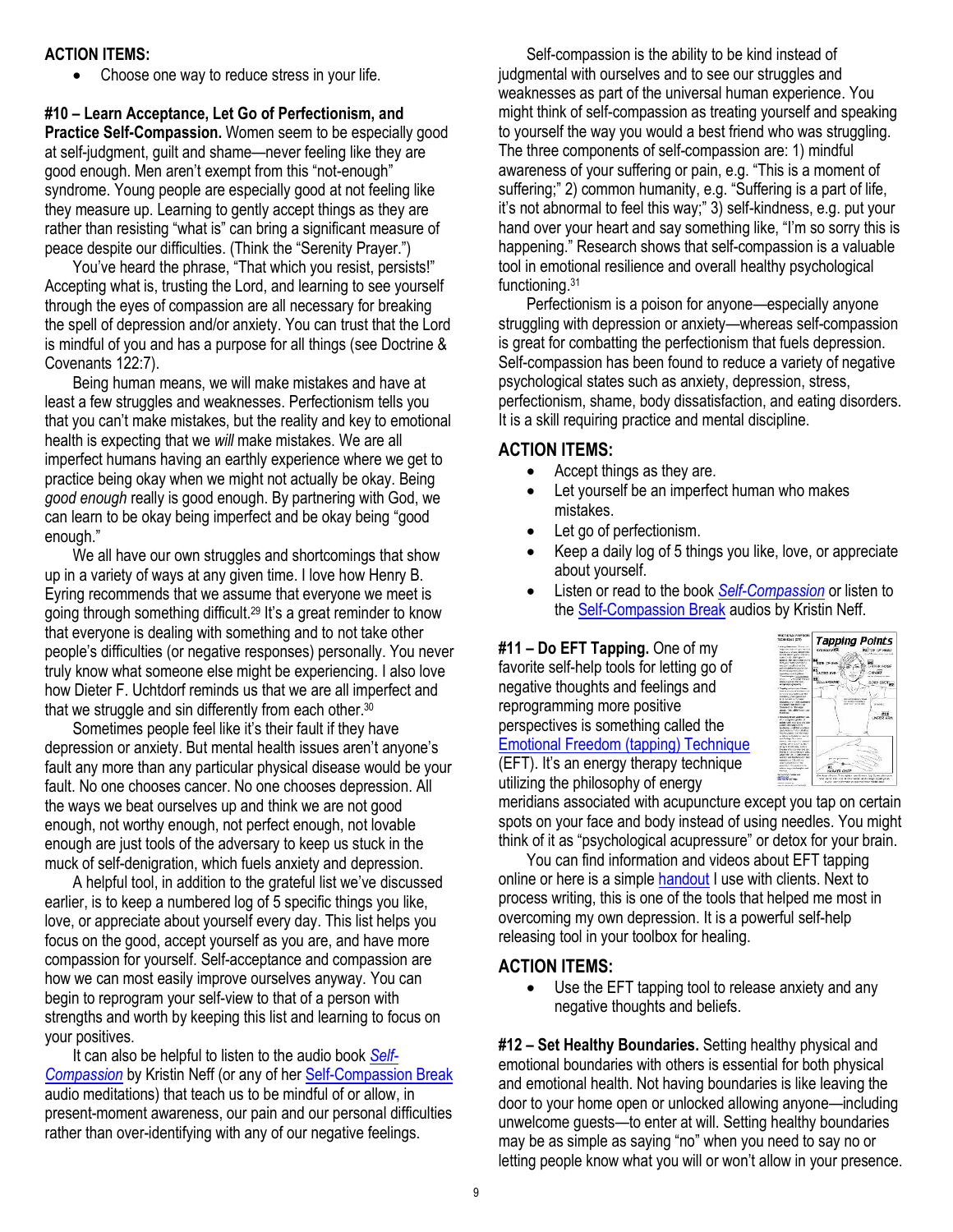Setting and enforcing boundaries in your relationships especially with people who aren't always good at respecting you, helps you: 1) take responsibility for your own well-being, 2) communicate your needs, 3) protect your self-esteem, 4) maintain self-respect, 5) require respect from others, and 6) generally enjoy healthier, more equal relationships.

When we don't have healthy boundaries with others, it can make us more susceptible to making too many personal sacrifices and/or allowing ourselves to be treated poorly, causing emotional pain that can lead to dependency, depression, anxiety, and even stress-induced physical illness. For more information, check out thi[s Healthy Boundaries](https://maritalintimacyinst.com/wp-content/uploads/Healthy-Boundaries.pdf) handout.

#### **ACTION ITEMS:**

• Take responsibility for your own well-being and show yourself more respect by setting and enforcing healthy physical and emotional boundaries.

**#13 – Get Some Sunlight / Full-Spectrum Light.** Sunlight stimulates feel-good hormones and neurotransmitters. Make sure you open the blinds or curtains in your room and/or home first thing every day as part of your regular depression-busting routine. The winter months can especially make feelings of depression worse due to the lack of sunshine ("winter blues" or Seasonal Affective Disorder – SAD).

Getting out in the sun when it does shine can do wonders, as can getting a **full-spectrum lightbox** to use indoors. These light boxes can help with regulating circadian cycles (internal clock) and the serotonin and melatonin levels that help with sleep and mood issues. Full-spectrum lights can make a difference for people especially during the winter but can be helpful year-round since most of us don't really get out in the sunlight enough.

# **ACTION ITEMS:**

- Open your blinds.
- Get out in the sun as often as you can.
- Get a [full-spectrum light box](https://www.walmart.com/ip/Beurer-Light-Lamp-Natural-Bright-Sun-The-Change-Seasons-Vitamin-D-Full-Spectrum-UV-Free-10-000-lux-LED-Portable-Daylight-Home-Office-Travels-TL30/597755203) to use every morning as you get ready for the day.

**#14 – Do Meditation, Mindfulness or Yoga.** Each of these clinical mind/body treatments have been empirically studied for help with anxiety and depression. Meditation, mindfulness, and yoga assist with increased emotional awareness and regulation, cognitive flexibility, less reactivity, increased relaxation, improved stress management, increased immunity and greater overall mental discipline—all vital to mental, emotional, and physical health. Meditation and yoga can decrease stress and increase endorphins that make you feel good.<sup>32</sup>

Mindfulness basically means being more mentally, emotionally, and physically present in the moment in a nonjudgmental and accepting state. Mindfulness includes being aware of the present moment experience, including one's sensations, thoughts, bodily states, consciousness, and the environment, while encouraging openness, curiosity, and acceptance. 33

Mindfulness increases your awareness as you become more in tune with your senses—sight, sound, taste, touch, and smell. Even five minutes of intentional meditation or mindfulness can do wonders for slowing down a racing mind and calming both mind

and body. Mindfulness can be simply engaging the senses by inhaling a scented candle or massaging some fragrant lotion into your hands. Engaging the senses can act as a neurological reset.

Mindfulness includes breathwork or relaxing breathing exercises. Living in the heightened stress of a pandemic and everything else that is going on can create anxiety and/or depression, which can affect our breathing. It keeps us in a physiologically strained or heightened state of "fight or flight" mode where our mind and body have to work harder to function overtaxing our systems and the natural flow of our energy. We commonly live in a state of an overactive sympathetic nervous system. Any time you can just close your eyes and pay attention to your breath as it naturally slows down it ministers to the healing power of mindfulness. Pay attention to your breathing—your internal experience—instead of filling each moment with activity or noise.

Make friends with silence in your daily life. Be still. Allow for silent moments to just be. Enjoying some mindful stillness each day can be like a valuable "vitamin" in your life.

As an easy beginner's guide to meditation simply close your eyes and focus on your breathing for a few minutes every day. With each exhale you can repeat in your mind a calming word like "peace" or "one" to bring your attention back to each exhale. You can also increase your connection with God by repeating in your mind something like, "I'm listening" with each exhale. These practices can help with controlling your thoughts and developing deeper communion with God in a much more personal and profound way.

The practice of meditation and mindfulness develops mental discipline, which helps you gain greater power over negative thought patterns. Every time you pull your thoughts back to your breathing or to the statement, "I'm listening," it's like weightlifting for the muscles of the mind. Developing greater mastery over your thoughts is a vital step in overcoming anxiety or depression.

Meditation, focusing on your breathing, being more mindful, and utilizing the powerful physical and psychological effects of yoga can all help with the next step of stopping the stinkin' thinkin' that tends to run rampant in the depressed or anxious mind. Yoga is especially vital in overcoming trauma as well.

# **ACTION ITEMS:**

- Close your eyes and focus on your breathing for a few minutes each day. Repeat in your mind something like, "peace," or "I'm listening" with each "out" breath.
- Sit in intentional silence every day.
- Be more mentally present or mindful of your surroundings through all your senses.
- Start a practice of yoga.

**#15 – Take a Social Media Break.** Depression, anxiety, low selfesteem, and poor sleep habits all have some correlation with social media use and the social comparison and envy it engenders. Since social media posts tend to reflect the best of someone's characteristics and activities, it can easily exacerbate feelings of inferiority and negatively affect one's psychological well-being—especially when one is already struggling.

Developing the ability to focus on the positive characteristics of oneself is vital to eradicating depression. A constant barrage of the idealized lives (and bodies) of others whether through social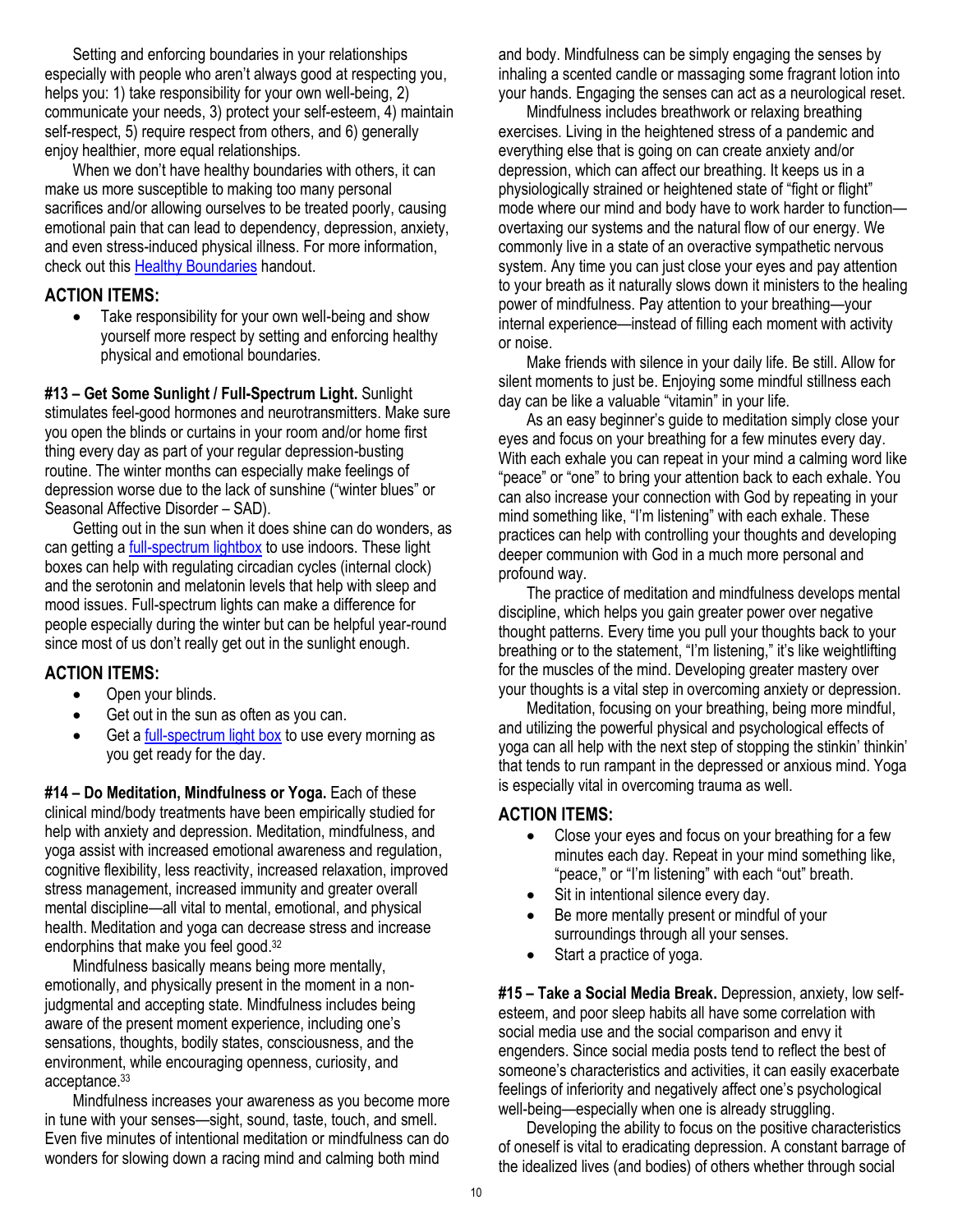media or any other forms of media often provide fuel for depressed or anxious thinking. Given the addictive nature of social media platforms as an easy escape, it can eat up needed sleep time and affect one's ability to sleep well—especially when cell phone or screen time use is significant in the hours directly before bedtime.

Social media use can also negatively affect one's actual social interactions with real people in real time. Connecting with people is an important aspect of reducing depression, so being mindful of one's social media use is important.

Some prescribing physicians often encourage their patients to first reduce their social media activity and other screen time before they will even prescribe antidepressant medication. Whether you cut out social media completely for a time or at least cut back to minimal levels, the change can bring a boost to your life and psychological well-being.

#### **ACTION ITEMS:**

• Take social media breaks to free yourself from social comparisons and wasted time.

**#16 – Engage with People.** COVID-19 has increased our social isolation, which has exacerbated things like anxiety and depression, which in turn fuels more social isolation creating a vicious downward cycle. Anxiety and depression can happen as a result of social isolation, but they can also cause it.<sup>34</sup> Mental health issues like anxiety and depression tend to make us isolate ourselves and avoid social contact. That exacerbates the loneliness and "loser-ness" we are already feeling. Instead, socializing can help improve our mental and emotional health. It boosts endorphins, staves off feelings of loneliness, helps sharpen memory and cognitive skills, increases your sense of happiness and well-being, and social interaction may even help you live longer.<sup>35</sup>

*Getting support.* One suggestion is to create a list of support people (trusted friends or family members) to solicit their assistance to help you avoid disconnecting. Who do you feel safe being genuinely honest and transparent with? Who do you trust to be there for you? Let them know you are struggling with depression or anxiety and that you just need someone you can talk to without feeling like they need to fix anything. You might even set reminders on your phone to reach out to them in rotation to avoid isolation or overusing one resource. It can also be helpful to reach out to care and attend to them as well so that neither of you will feel like it's a one-sided relationship.

As you are able to master some of the negative thinking about yourself, it may help to push yourself, as needed, to engage in social interactions. Attend church or any other church, work, or community activities that you can. Do your work in an office instead of at home if you can. This puts you in a position to interact with others and develop friendships which is vital to healthy thinking and human connection.

Rather than staying home, push yourself to go out with friends or family members, push yourself to participate in activities or join a group or a volunteer organization to have prescheduled social or service opportunities. It can pull your mind out of depressive thinking even just temporarily and help retrain your brain. Service and social interaction can help you work to get outside yourself and counter the preoccupation with self that depression and anxiety tend to induce.

In the presence of caring people, you also have more chance to touch, hug, and/or have eye contact (whether you are the receiver or the giver). This can create oxytocin, which is a bonding hormone that can make you feel more connected. Any appropriate opportunities you may have to give or receive a hug or other forms of physical touch (e.g., someone's arm around you or being arm-in-arm with someone) is particularly potent in releasing that wonderful oxytocin.

#### **ACTION ITEMS:**

- Set up a support system of trusted friendships to be there for you when you need some connection.
- Pre-schedule social and service opportunities to proactively get outside yourself.

**#17 – Smile and Laugh.** Any time you see a mirror smile at yourself even if just to exercise your facial muscles. It sends a signal to the brain that you are happy. It may take some time to change your mental message, so keep on smilin'!

Humor can put a pause on depression as well. There is plenty of research about the health benefits of laughter including that it increases feel-good endorphins.<sup>36</sup> Give yourself a mental break by watching a funny movie or find some comedy clips to get you laughing. Smiling and laughing can counter default negative thinking that tries to convince you that life is always sad, worrisome, dreary, or depressing.

#### **ACTION ITEMS:**

- Smile at yourself every time you see a mirror.
- Find ways to laugh.

**#18 – Get Educated about Depression.** After doing some of the suggestions here to start feeling better first, it can then be helpful to seek out learning about the particular struggles you are having with anxiety and/or depression. Getting educated can help you overcome your challenges more easily. The Lord will direct you to the specific resources you need. Some good books on depression and anxiety to consider are:

- *[The Depression Cure](https://www.amazon.com/Depression-Cure-6-Step-Program-without/dp/0738213888/ref=sr_1_1?keywords=depression+cure&qid=1552089208&s=gateway&sr=8-1)* by Stephen S. Ilardi
- *[Cognitive Behavioral Therapy](https://www.amazon.com/Cognitive-Behavioral-Therapy-Retraining-Overcoming/dp/1978385528/ref=tmm_pap_swatch_0?_encoding=UTF8&qid=1552089269&sr=8-6)* by Ryan James
- *[Undoing Depression](https://www.amazon.com/Undoing-Depression-Therapy-Doesnt-Medication/dp/0316043419/ref=sr_1_1?keywords=undoing+depression&qid=1552089435&s=gateway&sr=8-1)* by Richard O'Connor
- Any of the *[Change Your Brain](https://www.amazon.com/Change-Your-Brain-Revised-Expanded/dp/110190464X/ref=sr_1_1?keywords=change+your+brain+daniel+amen&qid=1552089514&s=gateway&sr=8-1)* resources by Daniel G. Amen, M.D.
- *[Feeling Great: The Revolutionary New Treatment for](https://www.amazon.com/Feeling-Great-Revolutionary-Treatment-Depression/dp/168373288X/ref=tmm_hrd_swatch_0?_encoding=UTF8&qid=1651873180&sr=8-1)  [Depression and Anxiety](https://www.amazon.com/Feeling-Great-Revolutionary-Treatment-Depression/dp/168373288X/ref=tmm_hrd_swatch_0?_encoding=UTF8&qid=1651873180&sr=8-1)* by David D. Burns, M.D.
- *[You Can Heal Your Life](https://www.amazon.com/You-Can-Heal-Your-Life/dp/0937611018/ref=tmm_pap_swatch_0?_encoding=UTF8&qid=&sr=)* by Louise L. Hay
- *[Everything Isn't Terrible: Conquer Your Insecurities,](https://amzn.to/3zETA1J)  [Interrupt Your Anxiety, and Finally Calm Down](https://amzn.to/3zETA1J)* by Kathleen Smith

You might start by reading some of the reviews to see which ones speak to you.

#### **ACTION ITEMS:**

• Learn more about anxiety and depression by reading good books on the subject.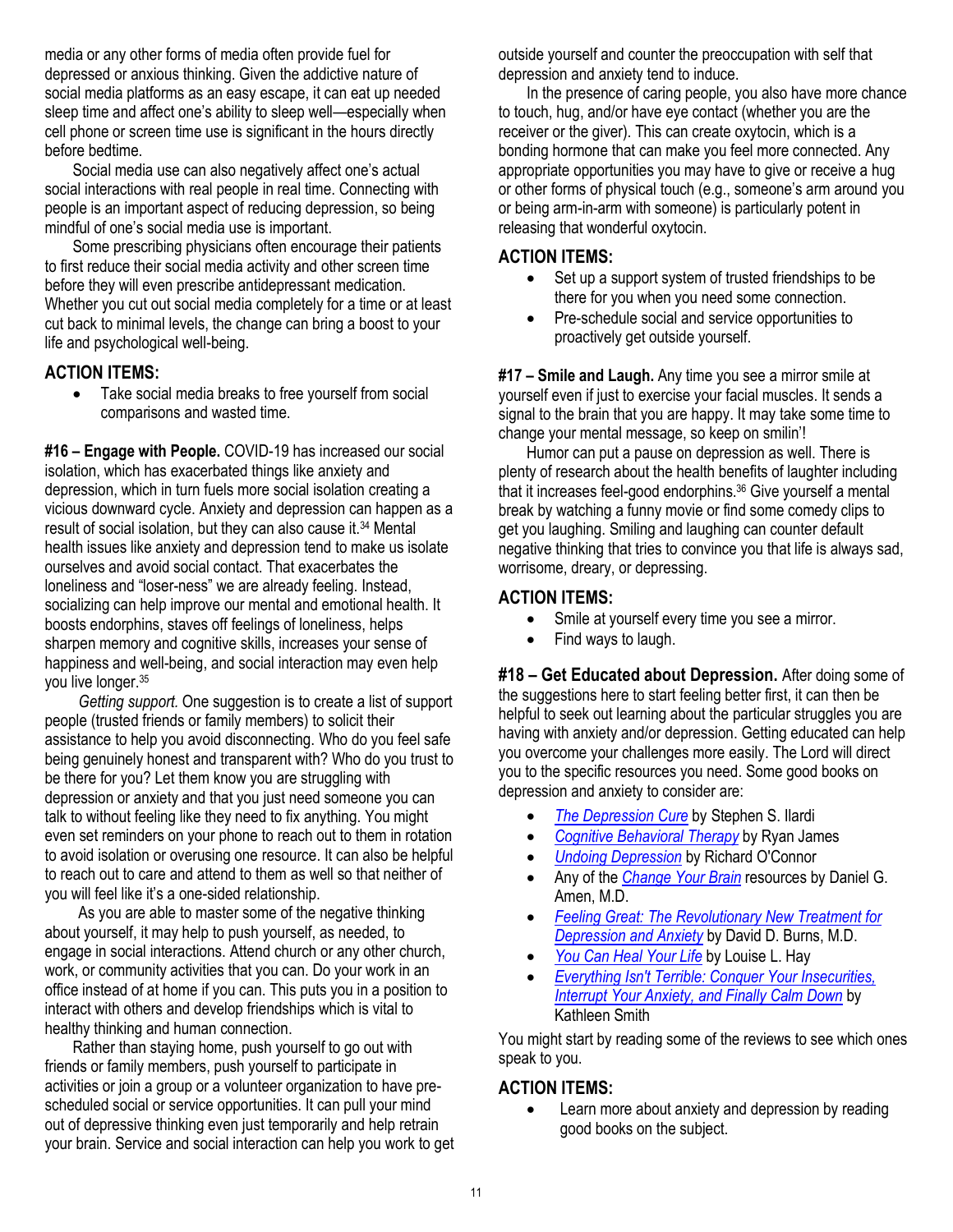**#19 – Partner with God.** This is the most important step in this whole process and should technically be the first step, but many people overlook the practical need to turn to our Savior, Jesus Christ, and submit our lives and our challenges to Him. We can literally partner with God who is then able to help us in ways we are not able to help ourselves. Those who have actively worked the "[12 Steps](https://maritalintimacyinst.com/wp-content/uploads/The-12-Steps-Coming-Unto-Christ.pdf)" of addiction recovery know that some challenges are simply out of our human reach.

When we turn our lives and our will over to God and humbly trust in Him, His will, and His timing—even when things aren't happening the way we think they should—we are able to access His mighty enabling and strengthening power. Confidence and faith in Him to do for us what we cannot do for ourselves, according to His will, allows us to endure better, endure longer, or overcome our challenges when we couldn't have done so on our own.

The faith and humility of partnering with God and [surrendering ourselves to Him](https://maritalintimacyinst.com/wp-content/uploads/how-to-do-spiritual-surrender-7-steps.pdf) brings peace despite any of our challenges. Many of the suggestions here will help you stay in closer contact with your Savior even while you may continue to struggle with feelings of depression or anxiety. Strive to increase your "conscious contact" with Him daily and develop a more [personal and profound relationship](https://maritalintimacyinst.com/wp-content/uploads/Keys-to-Developing-a-More-Personal-Relationship-with-God.pdf) with Christ.

Mental health issues are a great refiner's fire. [Trust the Lord.](https://maritalintimacyinst.com/wp-content/uploads/Trusting-in-the-Lord-Final.pdf) Trust that He loves you and knows what He is doing and why He is doing it. Let Him refine you by willingly submitting to whatever He would have you go through (*see* Mosiah 3:19). He may be simply developing compassion, endurance, patience, or a host of other Christlike characteristics in you, which we came here to develop. Know that He will consecrate your afflictions for your highest good (*see* 2 Nephi 2:2). (For more insights on the spiritual purposes of adversity see this "[Understanding Adversity](https://maritalintimacyinst.com/wp-content/uploads/understanding-adversity.pdf)" handout.)

I like to remind myself that God is a lot smarter than I am. His ways are higher and better than our ways (*see* Isaiah 55:9). I can truly say I'm so grateful now for my trial with depression. Because of it I have learned to turn to Him and turn my will over to Him. I have grown in so many ways and can now help others who struggle. With spiritual submission comes peace, endurance, strength, and eternal hope despite the difficulties in our lives. All of our difficulties are designed to turn us to Christ. I hope you will believe and let that happen for you. Consider this favorite quote about our mortal afflictions:

*No pain that we suffer, no trial that we experience is wasted. It ministers to our education, to the development of such qualities as patience, faith, fortitude and humility. All that we suffer and all that we endure, especially when we endure it patiently, builds up our characters, purifies our hearts, expands our souls, and makes us more tender and charitable, more worthy to be called the children of God, . . . and it is through sorrow and suffering, toil and tribulation, that we gain the education that we come here to acquire*. 37

#### **ACTION ITEMS:**

- Partner with the Lord in your difficulties.
- Turn to Him. Talk to Him more often. Trust in Him and His purposes.

• Allow yourself to be refined. Know that there are divine purposes for every trial you experience.

Despite our earthly challenges with mental health issues, we can find inner peace, contentment, and even joy. Taking care of our mental and emotional health is as important as taking care of our physical or spiritual health. By incorporating these strategies into your life, you will be more able to overcome your mental health difficulties and live a happier and healthier life. Simply taking things one day at a time is sufficient to find your way through to health and peace. Please feel free to share this toolbox with others.

#### *Related Resources:*

- ARTICLE "[22 Habits of Happy People](https://www.hungryforchange.tv/article/22-habits-of-happy-people)" by Dr. Mercola
- WEBSITE [PsychologyToday.com](https://www.psychologytoday.com/us) to find a counselor
- BOOK *[Stop Depression Now](https://www.amazon.com/Stop-Depression-Now-SAM-Breakthrough/dp/0425176436/ref=sr_1_2?keywords=stop+depression+now&qid=1552023989&s=gateway&sr=8-2)* by Richard Brown to learn more about the supplement SAM-e
- HANDOUT "[Emotional Freedom Technique](https://maritalintimacyinst.com/wp-content/uploads/Emotional-Freedom-Technique-EFT-w-steps-and-info.pdf)" (EFT tapping)
- PRODUCT [Full-Spectrum Lights](https://www.walmart.com/ip/Beurer-Light-Lamp-Natural-Bright-Sun-The-Change-Seasons-Vitamin-D-Full-Spectrum-UV-Free-10-000-lux-LED-Portable-Daylight-Home-Office-Travels-TL30/597755203) for winter blues or any time of the year
- BOOK *[The Depression Cure](https://www.amazon.com/Depression-Cure-6-Step-Program-without/dp/0738213888/ref=sr_1_1?keywords=depression+cure&qid=1552089208&s=gateway&sr=8-1)* by Stephen S. Ilardi
- BOOK *[Cognitive Behavioral Therapy](https://www.amazon.com/Cognitive-Behavioral-Therapy-Retraining-Overcoming/dp/1978385528/ref=tmm_pap_swatch_0?_encoding=UTF8&qid=1552089269&sr=8-6)* by Ryan James
- BOOK *[Feeling Great: The Revolutionary New](https://www.amazon.com/Feeling-Great-Revolutionary-Treatment-Depression/dp/168373288X/ref=tmm_hrd_swatch_0?_encoding=UTF8&qid=1651873180&sr=8-1)  [Treatment for Depression and Anxiety](https://www.amazon.com/Feeling-Great-Revolutionary-Treatment-Depression/dp/168373288X/ref=tmm_hrd_swatch_0?_encoding=UTF8&qid=1651873180&sr=8-1)* by David D. Burns, M.D.
- BOOK *[Undoing Depression](https://www.amazon.com/Undoing-Depression-Therapy-Doesnt-Medication/dp/0316043419/ref=sr_1_1?keywords=undoing+depression&qid=1552089435&s=gateway&sr=8-1)* by Richard O'Connor
- BOOK Any of the *[Change Your](https://www.amazon.com/Change-Your-Brain-Revised-Expanded/dp/110190464X/ref=sr_1_1?keywords=change+your+brain+daniel+amen&qid=1552089514&s=gateway&sr=8-1) Brain* resources by Daniel G. Amen, M.D.
- AUDIO BOOK *[Loving What Is](https://www.audible.com/pd/Loving-What-Is-Audiobook/B002V5GLYQ?pf_rd_p=e81b7c27-6880-467a-b5a7-13cef5d729fe&pf_rd_r=6VBXM8ZQDH8FR7AQ0XXZ&qid=1560370832&ref=a_search_c3_lProduct_1_2&serial=&sr=1-2)* by Byron Katie
- AUDIO BOOK *[You Can Heal Your Life](https://www.amazon.com/You-Can-Heal-Your-Life/dp/0937611018/ref=tmm_pap_swatch_0?_encoding=UTF8&qid=&sr=)* by Louise L. Hay

-------------------------------------------------------------------------------------

• AUDIO BOOK - *[Self-Compassion](https://www.amazon.com/Self-Compassion-Proven-Power-Being-Yourself/dp/B005SA69UM/ref=tmm_aud_swatch_0?_encoding=UTF8&qid=1583810326&sr=8-3)* by Kristin Neff

#### **BIO -- Laura M. Brotherson, LMFT, CST**

Licensed Marriage and Family Therapist, and Certified Sex Therapist, Laura M. Brotherson is the founder of [The Marital](https://maritalintimacyinst.com/)  [Intimacy Institute](https://maritalintimacyinst.com/) with a mission to help couples create "Sextraordinary Marriages." She counsels with couples and individuals in private practice (and online). Laura is the author of the best-selling books, *[And They Were Not Ashamed:](https://www.strengtheningmarriage.com/product/and-they-were-not-ashamed-softcover/) [Strengthening Marriage through Sexual Fulfillment](https://www.strengtheningmarriage.com/product/and-they-were-not-ashamed-softcover/)*, *[Knowing](https://www.strengtheningmarriage.com/product/knowing-intimately-12-keys-creating-sextraordinary-marriage-softcover/)  [HER Intimately: 12 Keys for Creating a Sextraordinary Marriage](https://www.strengtheningmarriage.com/product/knowing-intimately-12-keys-creating-sextraordinary-marriage-softcover/)* and her latest book *[From Honeymoon to Happily Ever After: 23](https://www.strengtheningmarriage.com/product/honeymoon-happily-after-23-keys-prepare-sextraordinary-marriage/)  [Keys to Prepare for a Sextraordinary Marriage](https://www.strengtheningmarriage.com/product/honeymoon-happily-after-23-keys-prepare-sextraordinary-marriage/)* Laura and her husband are the founders of [StrengtheningMarriage.com](https://strengtheningmarriage.com/) — *your trusted resource for education, products and services to strengthen marriages ... intimately!*

*NOTE: While this resource is intended to help with mental health issues, it has been written for informational purposes only, and is not intended as a substitute for therapy and/or medical care. It's* 

\_\_\_\_\_\_\_\_\_\_\_\_\_\_\_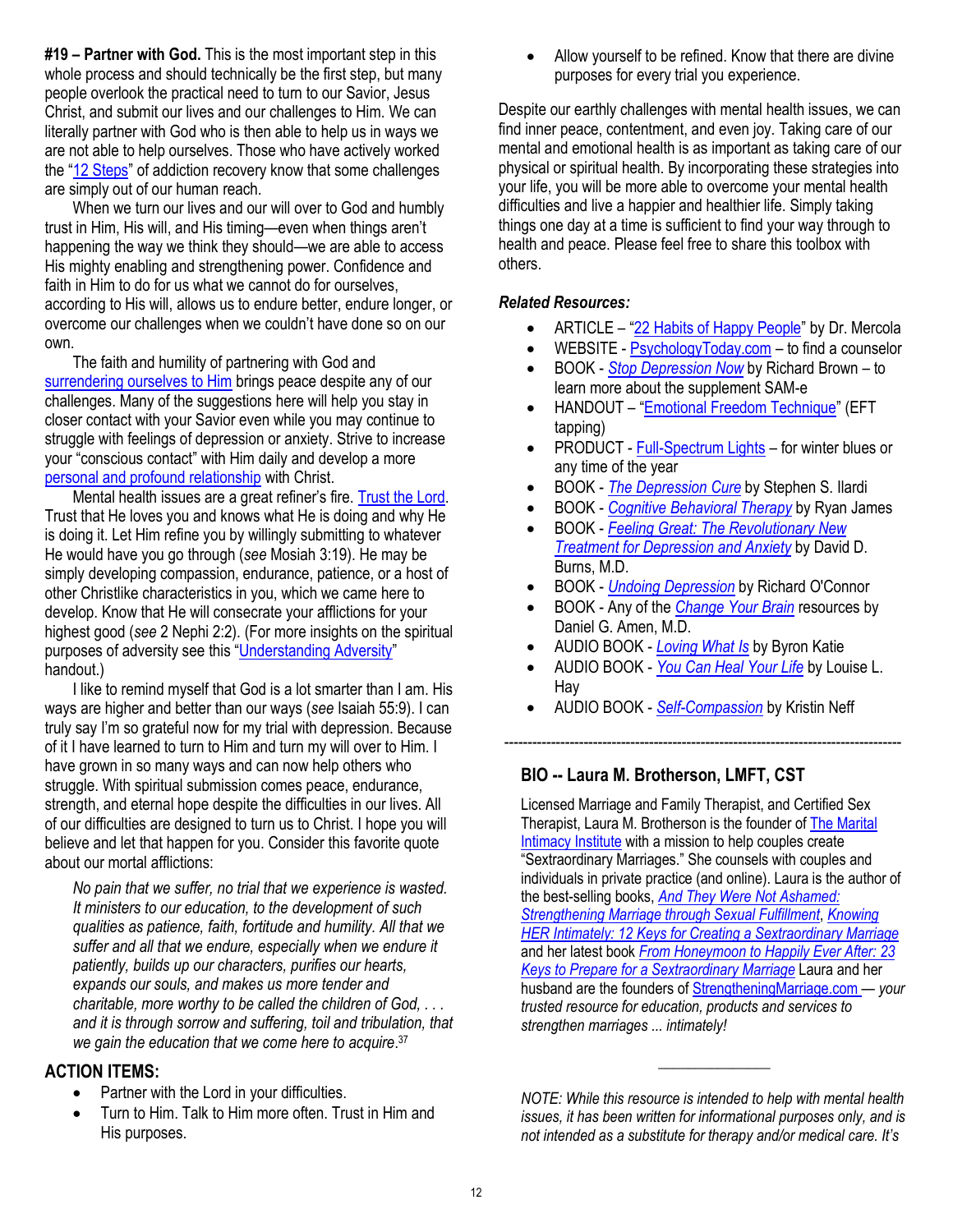<sup>1</sup> Vahratian, A., Blumberg, S. J., Terlizzi, E. P., & Schiller, J. S. (2021, April 1). *Symptoms of anxiety or depressive disorder and use of mental health care among adults during the COVID-19 pandemic - United States, August 2020–February 2021*. Centers for Disease Control and Prevention. Retrieved October 11, 2021, from <https://www.cdc.gov/mmwr/volumes/70/wr/mm7013e2.htm> <sup>2</sup> Goldberg, E. (2020, November 12). Teens in Covid isolation: 'I felt like I was suffocating'. NAMI. Retrieved May 10, 2022, from [https://www.nami.org/Press-Media/In-The-News/2020/Teens-in-Covid-](https://www.nami.org/Press-Media/In-The-News/2020/Teens-in-Covid-Isolation-%E2%80%98I-Felt-Like-I-Was-Suffocating)[Isolation-%E2%80%98I-Felt-Like-I-Was-Suffocating;](https://www.nami.org/Press-Media/In-The-News/2020/Teens-in-Covid-Isolation-%E2%80%98I-Felt-Like-I-Was-Suffocating)  *The state of young people during COVID-19: Findings from a nationally representative survey of high school youth*. (2020, June). AmericasPromise.org. Retrieved May 10, 2022, from [https://www.americaspromise.org/sites/default/files/d8/YouthDuringCOV](https://www.americaspromise.org/sites/default/files/d8/YouthDuringCOVID_FINAL%20%281%29.pdf) [ID\\_FINAL%20%281%29.pdf](https://www.americaspromise.org/sites/default/files/d8/YouthDuringCOVID_FINAL%20%281%29.pdf) <sup>3</sup> *Mental health by the numbers* (2020). NAMI.org. Retrieved May 16, 2022, from <https://www.nami.org/mhstats> <sup>4</sup> LePera, N. (2022, February 24). *My thoughts on depression*. Instagram.com. Retrieved May 16, 2022, from <https://www.instagram.com/p/CaYX9nMJ24Q/> <sup>5</sup> Move your mental health™ report. (2021, June). johnwbrickfoundation.org. Retrieved April 29, 2022, from <https://www.johnwbrickfoundation.org/move-your-mental-health-report/> <sup>6</sup> Lee, Y.-J., Lee, G.-W., Seo, W.-S., Koo, B.-H., Kim, H.-G., & Cheon, E.-J. (2019) Neurofeedback treatment on depressive symptoms and functional recovery in treatment-resistant patients with major depressive disorder: An open-label pilot study. *J Korean Med Sci*, *34*(42), e287. <https://www.ncbi.nlm.nih.gov/pmc/articles/PMC6823520/> <sup>7</sup> Mandal, S., Sinha, V. K., Goyal, N. (2019). Efficacy of ketamine therapy in the treatment of depression. *Indian J Psychiatry*, *61*(5), 480- 485.<https://www.ncbi.nlm.nih.gov/pmc/articles/PMC6767816/> <sup>8</sup> Janicak, P. G. & Dokucu, M. E. (2015) *Neuropsychiatric Disease and Treatment*, *11*, 1549-1560. <https://www.ncbi.nlm.nih.gov/pmc/articles/PMC4492646/> <sup>9</sup> Improve your brain and mood with vitamin D and fish oil. (2015, March 18). Brainmd.com. Retrieved April 29, 2022, from [https://brainmd.com/blog/vitamin-d-fish-oil-for-double-header-brain-and](https://brainmd.com/blog/vitamin-d-fish-oil-for-double-header-brain-and-mood-boost)[mood-boost](https://brainmd.com/blog/vitamin-d-fish-oil-for-double-header-brain-and-mood-boost) <sup>10</sup> *Cognitive Behavioral Therapy*. (n.d.) Sciencedirect.com. Retrieved from [https://www.sciencedirect.com/topics/medicine-and](https://www.sciencedirect.com/topics/medicine-and-dentistry/cognitive-behavioral-therapy)[dentistry/cognitive-behavioral-therapy](https://www.sciencedirect.com/topics/medicine-and-dentistry/cognitive-behavioral-therapy) <sup>11</sup> Hollon, S. D., Stewart, M. O., & Strunk, D. (2006). Enduring effects for cognitive behavior therapy in the treatment of depression and anxiety. *Annual Review of Psychology, 57*(1), 285–315. <https://doi.org/10.1146/annurev.psych.57.102904.190044> <sup>12</sup> Stuart, S., & Koleva, H. (2014). Psychological treatments for perinatal depression. *Best Practice & Research Clinical Obstetrics & Gynaecology, 28*(1), 61–70. <https://doi.org/10.1016/j.bpobgyn.2013.09.004> <sup>13</sup> Cherak, S. J., Fiest, K. M., VanderSluis, L., Basualdo-Hammond, C., Lorenzetti, D. L., Buhler, S., Stadnyk, J., Driedger, L., Hards, L., Gramlich, L., & Fenton, T. R. (2020). Nutrition interventions in populations with mental health conditions: A scoping review. *Applied Physiology, Nutrition, and Metabolism, 45*(7), 687–697. <https://doi.org/10.1139/apnm-2019-0683> <sup>14</sup> Naumovski, N., & D'Cunha, N. M. (2021). Health and nutrition: What

are some of the ways nutrition can help our mental health and brain? *Food Australia, 73*(2), 10-13.

<https://search.informit.org/doi/epdf/10.3316/informit.728959119724091>

<sup>15</sup> *Avoid too much sugar if you have the winter blues*. (13 December 2019). Newsmax.com. Retrieved April 29, 2022, from

[https://www.newsmax.com/health/health-news/sugar-depression-winter](https://www.newsmax.com/health/health-news/sugar-depression-winter-holidays/2019/12/13/id/945831/)[holidays/2019/12/13/id/945831/;](https://www.newsmax.com/health/health-news/sugar-depression-winter-holidays/2019/12/13/id/945831/) Carina H. Fowler, Stephen S. Ilardi, Michael S. Namekata, Daniel J. Reis, Erik K. Wing. "The depressogenic potential of added dietary sugars." *Journal of Medical Hypotheses* 134

(2020)[. https://doi.org/10.1016/j.mehy.2019.109421](https://doi.org/10.1016/j.mehy.2019.109421)

<sup>16</sup> Allison, L. (6 March 2020). *Inflammation may be the cause of depression*. Retrieved April 29, 2022, from

[https://www.newsmax.com/Health/health-](https://www.newsmax.com/Health/health-news/inflammation/2020/03/06/id/957206/)

[news/inflammation/2020/03/06/id/957206/;](https://www.newsmax.com/Health/health-news/inflammation/2020/03/06/id/957206/) Cowen, P. J., & Browning, M. (2015). What has serotonin to do with depression? *World Psychiatry, 14*(2), 158-160.

<https://www.ncbi.nlm.nih.gov/pmc/articles/PMC4471964/>

<sup>17</sup> Move your mental health™ report. (June 2021).

johnwbrickfoundation.org. Retrieved April 29, 2022, from

<https://www.johnwbrickfoundation.org/move-your-mental-health-report/>

<sup>18</sup> "Exercise for the Treatment of Depression and Anxiety," *The International Journal of Psychiatry in Medicine,* January 31, 2011, <https://journals.sagepub.com/doi/abs/10.2190/PM.41.1.c>

<sup>19</sup> *The top 10 benefits of regular exercise. (n.d.).* healthline.com. Retrieved April 29, 2022, fro[m https://www.healthline.com/nutrition/10](https://www.healthline.com/nutrition/10-benefits-of-exercise) [benefits-of-exercise](https://www.healthline.com/nutrition/10-benefits-of-exercise)

<sup>20</sup> "Move Your Mental Health" Report, Jun 2021,

<https://www.johnwbrickfoundation.org/move-your-mental-health-report/>

<sup>21</sup> Endorphins: Effects and how to boost them. Medical News Today. (n.d.). Retrieved April 26, 2022, from

<https://www.medicalnewstoday.com/articles/320839>

<sup>22</sup> Briñol, P., Gascó, M., Petty, R. E., & Horcajo, J. (2012) Treating thoughts as material objects can increase or decrease their impact on evaluation. *Psychological Science, 24*(1), 41-47.

<https://journals.sagepub.com/doi/abs/10.1177/0956797612449176>

<sup>23</sup> Amen, D. G. (2015). *Change your brain, change your life (revised and expanded): The breakthrough program for conquering anxiety,* 

*depression, obsessiveness, lack of focus, anger, and memory problems*. Harmony. [https://www.amazon.com/Change-Your-Brain-Revised-](https://www.amazon.com/Change-Your-Brain-Revised-Expanded/dp/110190464X/ref=tmm_pap_swatch_0?_encoding=UTF8&qid=1651706211&sr=8-1)

[Expanded/dp/110190464X/ref=tmm\\_pap\\_swatch\\_0?\\_encoding=UTF8&](https://www.amazon.com/Change-Your-Brain-Revised-Expanded/dp/110190464X/ref=tmm_pap_swatch_0?_encoding=UTF8&qid=1651706211&sr=8-1) [qid=1651706211&sr=8-1](https://www.amazon.com/Change-Your-Brain-Revised-Expanded/dp/110190464X/ref=tmm_pap_swatch_0?_encoding=UTF8&qid=1651706211&sr=8-1)

<sup>24</sup> Briñol, P., Gascó, M., Petty, R. E., & Horcajo, J. (2012) Treating thoughts as material objects can increase or decrease their impact on evaluation. *Psychological Science, 24*(1), 41-47.

<https://journals.sagepub.com/doi/abs/10.1177/0956797612449176> <sup>25</sup> Quinn, K. (22 November 2020). *Become the boss of your brain.*  Psychologytoday.com. Retrieved April 29, 2022, from

[https://www.psychologytoday.com/us/blog/optimized/202011/become](https://www.psychologytoday.com/us/blog/optimized/202011/become-the-boss-your-brain)[the-boss-your-brain](https://www.psychologytoday.com/us/blog/optimized/202011/become-the-boss-your-brain)

<sup>26</sup> Warren, M. (19 December 2016). *The impact of music therapy on mental health*. Nami.org. Retrieved April 29, 2022, from [https://www.nami.org/Blogs/NAMI-Blog/December-2016/The-Impact-of-](https://www.nami.org/Blogs/NAMI-Blog/December-2016/The-Impact-of-Music-Therapy-on-Mental-Health)[Music-Therapy-on-Mental-Health](https://www.nami.org/Blogs/NAMI-Blog/December-2016/The-Impact-of-Music-Therapy-on-Mental-Health)

<sup>27</sup> Bouchez, C. (2011, October 12). Serotonin and depression: 9 questions and answers. WebMD. Retrieved April 26, 2022, from [https://www.webmd.com/depression/features/serotonin;](https://www.webmd.com/depression/features/serotonin) Khan, S., & Khan, R. A. (2017). Chronic stress leads to anxiety and depression.

*Annals of Psychiatry and Mental Health, 5*(1), 1091. <https://www.jscimedcentral.com/Psychiatry/psychiatry-5-1091.pdf>

<sup>28</sup> LDS Hymn "Let Us All Press On."

<sup>29</sup> Henry B. Eyring*, Ensign*, Nov 2018, "Try, Try, Try."

<sup>30</sup> Dieter F. Uchtdorf, *Ensign*, May 2012, "The Merciful Obtain Mercy."